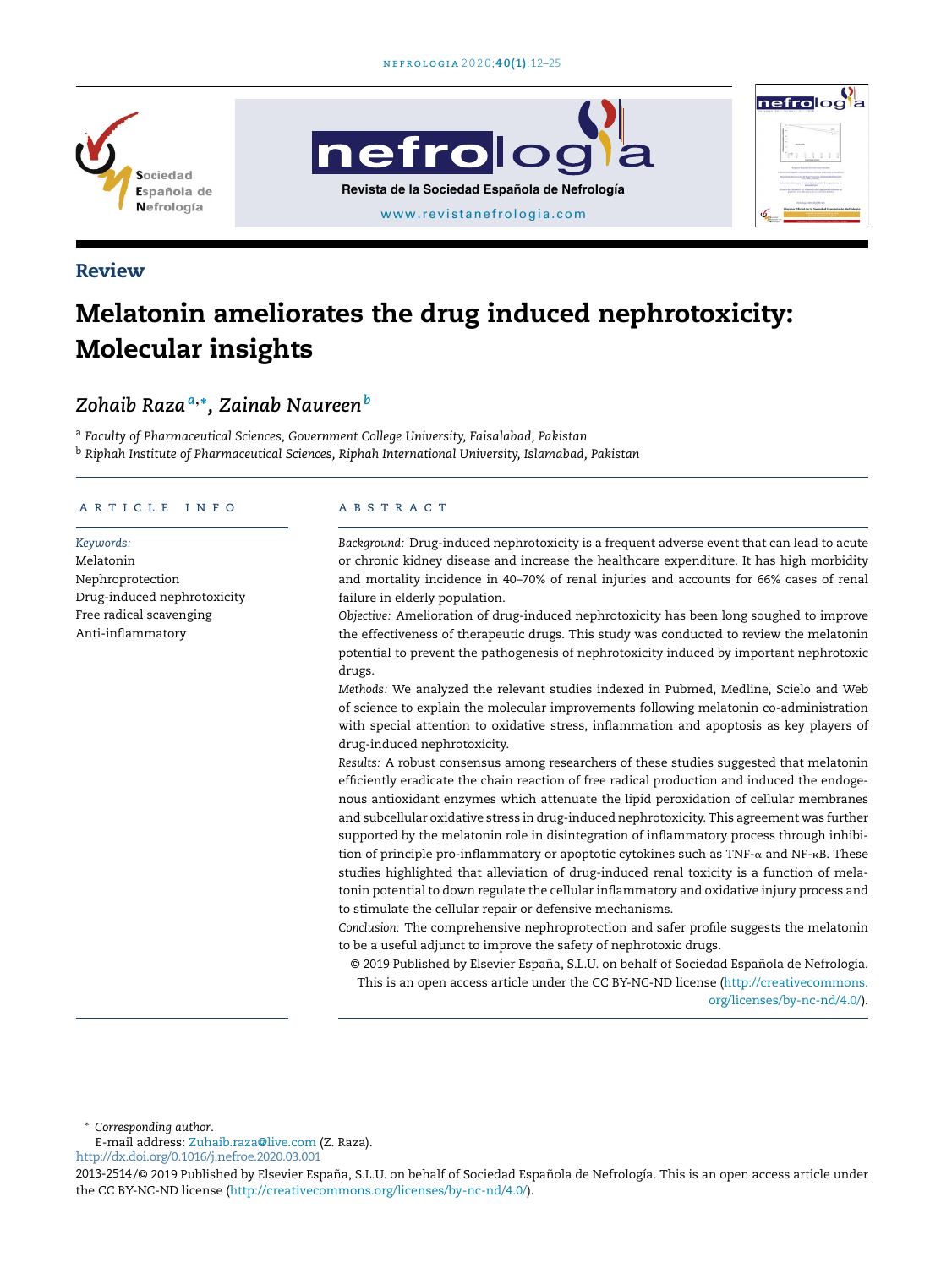# La melatonina mejora la nefrotoxicidad inducida por medicamentos: datos moleculares

#### *Palabras clave:*

Melatonina Nefroprotección Nefrotoxicidad inducida por medicamentos Eliminación de radicales libres Antiinflamatorio

# r e s u m e n

*Antecedentes:* La nefrotoxicidad inducida por medicamentos es un acontecimiento adverso frecuente que puede conducir a una nefropatía aguda o crónica, e incrementar los costes sanitarios. Presenta una incidencia elevada de morbimortalidad en el 40-70% de las lesiones renales y es responsable del 66% de los casos de insuficiencia renal entre la población de edad avanzada.

*Objetivo:* La mejora de la nefrotoxicidad inducida por medicamentos es un objetivo anhelado desde hace mucho tiempo, para mejorar la eficacia de los fármacos terapéuticos. Este estudio se llevó a cabo con el propósito de revisar el potencial de la melatonina para prevenir la patogenia de la nefrotoxicidad inducida por medicamentos nefrotóxicos importantes.

*Métodos:* Analizamos los estudios relevantes indexados en Pubmed, Medline, Scielo y Web of Science, para explicar las mejoras moleculares posteriores a la administración concomitante de melatonina; prestando especial atención al estrés oxidativo, la inflamación y la apoptosis como actores fundamentales de la nefrotoxicidad inducida por medicamentos.

*Resultados:* Un sólido consenso entre los investigadores de estos estudios sugirió que la melatonina erradica de forma eficiente la reacción en cadena de producción de radicales libres e induce las enzimas antioxidantes endógenas que atenúan la peroxidación lipídica de las membranas celulares y el estrés oxidativo subcelular en la nefrotoxicidad inducida por medicamentos. Este consenso se vio respaldado por el papel de la melatonina en la desintegración del proceso inflamatorio a través de la inhibición de las principales citocinas proinflamatorias o apoptóticas, como el TNF-α y el NF-κB. Estos estudios subrayan que la mitigación de la nefrotoxicidad inducida por medicamentos se deriva del potencial de la melatonina para regular a la baja el proceso celular de lesión inflamatoria y oxidativa, y estimular la reparación celular o los mecanismos defensivos de las células.

*Conclusión:* La nefroprotección exhaustiva y el perfil de seguridad más favorable sugieren que la melatonina es un complemento útil para mejorar la seguridad de los fármacos nefrotóxicos.

© 2019 Publicado por Elsevier España, S.L.U. en nombre de Sociedad Española de Nefrología. Este es un artículo Open Access bajo la licencia CC BY-NC-ND (http:// creativecommons.org/licenses/by-nc-nd/4.0/).

# Introduction

On the advent of modern medicine, number of drugs have been discovered to treat more advance and complex disorders. The efficacy and therapeutic potential of drugs have been exploited, in pre-clinical or clinical settings, by number of toxicities. Drug-induced nephrotoxicity has been remained one of the major complication in the treatment with the drugs. Different drugs have their own unique pattern and mechanisms to cause nephrotoxicity. Most commonly drug-induced nephrotoxicity is manifested by tubular necrosis, interstitial nephritis, crystal nephropathy, Angiopathy, alterations in intraglomerular hemodynamics, rhabdomylosis and fibrosis which may ultimately leads to renal failure. $1-3$  The druginduced nephrotoxicity has been accounted for 66% renal failure cases of elderly population.<sup>4</sup> Despite the advancements in medical research, drug-induced nephrotoxicity is continuously evolving into high morbidity and mortality in 40–70% of patient with acute renal injury.<sup>5</sup> Moreover, it also limits the effectiveness of drugs and complicates the medical conditions in the treatment of serious malignancies, renal transplantation and several metabolic disorders. $6-10$ 

Melatonin, a pineal gland product, was first isolated in 1958 correlating its role with melanocytes. $11$  Melatonin (Nacetyl-5-methoxy tryptamine) was found to be present in all organisms and initially known for its physiological role in control of circadian rhythm. It was found to be biosynthesized as a metabolic end-product of tryptophan in pinealocytes with higher proportion in the night time and released easily into blood stream due to its higher lipophilic nature. $12$ Since its identification, melatonin has been well studied for its roles in complex physiological processes of controlling circadian rhythm to oncostatic function in cancer proliferation. Melatonin exerts its biological activity through melatonin receptors, i.e.  $MT_1$  and  $MT_2$ , that are seven membranous G-Protein coupled receptors and modulate the intracellular concentrations of cyclic nucleotides (cAMP, cGMP) and their transduction pathways.13,14 However, studies have attributed the structural features of melatonin for its active role that endows it with direct free radical scavenging and augmentation of antioxidant enzymes in oxidative stress.<sup>15,16</sup> Melatonin has been found to stimulate expression of antioxidant hemeoxygenase1 (HO-1) and anti-inflammatory cytokine (IL-10) in addition to mitigate the CD 19<sup>+</sup> B cells concentration, pro-inflammatory cytokines and apoptotic process in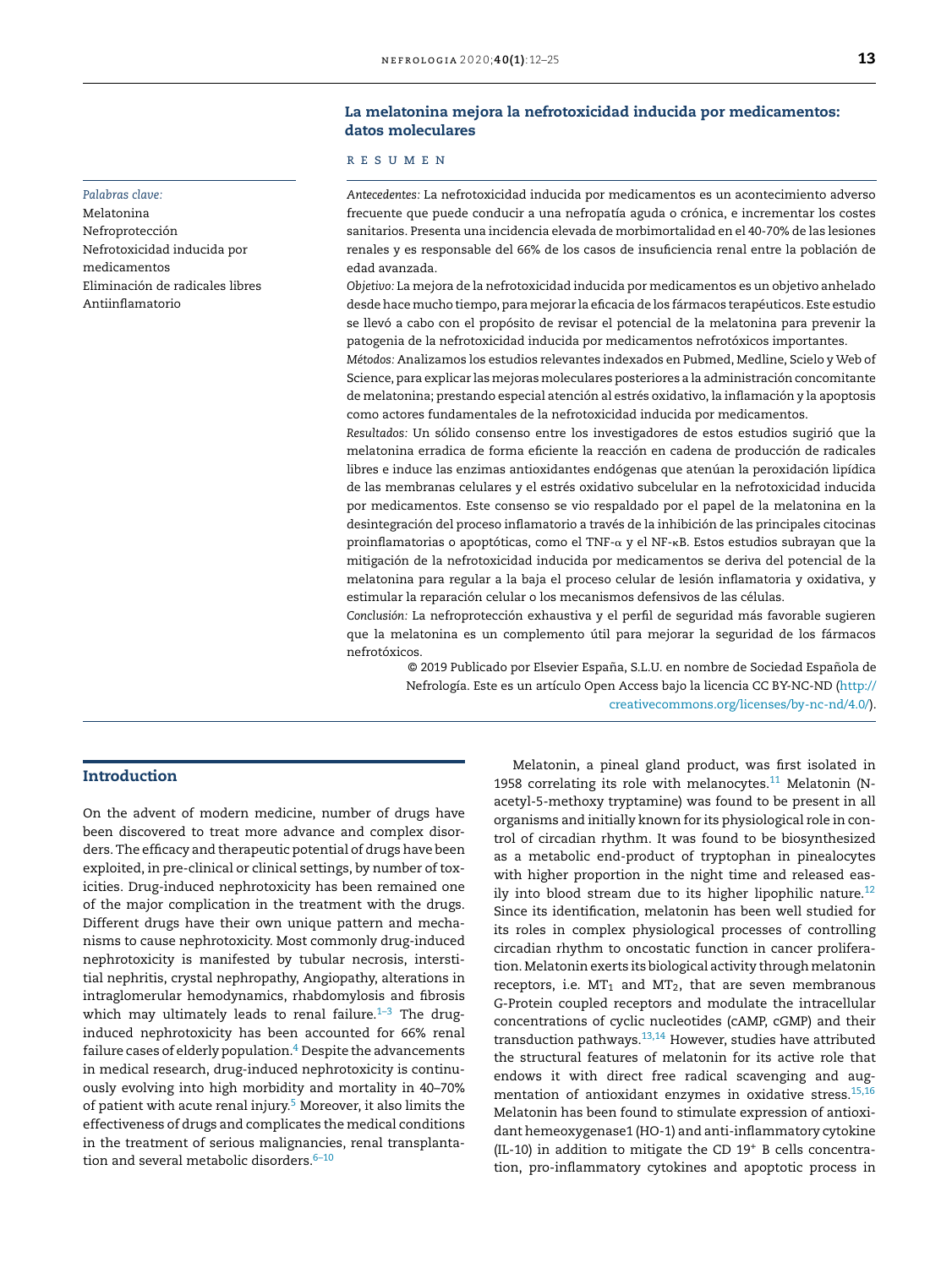idiopathic membranous nephropathy. $17$  Moreover, melatonin has been reported to effectively eradicate the renal oxidative stress induced by mercuric chloride, carbon tetrachloride, uranium, cadmium and chlorpryfos-ethyl. $18-22$  However, there are continuous efforts to investigate the therapeutic potential of melatonin in treatment of drug-induced toxicities.23–25

This review is aimed to explore the current state of the knowledge on melatonin's role and mechanisms in amelioration of drug-induced nephrotoxicity. This review will serve as concise literature to evaluate the trend and potential of melatonin as nephroprotective adjunct in drug-induced nephrotoxicity.

#### Nephroprotective mechanisms of melatonin

Melatonin is well-reported anti-inflammatory and antioxidant agent that serves the basic mechanisms for protection against the drug-induced nephrotoxicity. In general, nephrotoxicity is mediated by stimulation of oxidative stress followed by acute or chronic inflammatory response in glomerulotubular cells that mediates the cellular necrosis.<sup>26</sup> These pathways are interrelated as free radicals can also induce inflammatory cascade through enhanced mRNA expression of chemo-attractants and adhesions molecules, like ICAM-1, MCP-1 and CSF-1, which infiltrate tissue injury site with inflammatory cells.<sup>27</sup> Moreover, free radicals also function as intermediary to induce the activation of transcription factor  $NF-\kappa B$ .<sup>28</sup> NF- $\kappa B$  translocate and bind to the DNA and up regulate the transcription of proinflammatory mediators such as iNOS, TNF- $\alpha$ , IFN- $\gamma$  and IL-1. $^{29}$  Melatonin has been suggested to restrict the translocation and binding of NF-KB to its active binding site P65 on DNA thereby hindering the subsequent inflammatory process.30–32

Oxidative stress has been manifested with saturation of antioxidant defense system which increases the production of free radicals and subsequent cellular damage and necrosis. Apart of its action on inflammatory process, Melatonin has been proved to be a potent scavenger of free radicals and inducer of antioxidant enzymatic machinery in oxidative stress (Fig. 1). Melatonin exerts its antioxidant action through both receptor-mediated and receptor-independent pathways.33,34 Receptor-mediated activity of melatonin is attributed to its ability to increase the stimulation and expression of variety of antioxidant enzymes. Melatonin's role in the stimulation of antioxidant enzymes was first identified where it was found to markedly increase the activity of glutathione peroxidase (GPx). It was suggested that increased glutathione peroxidase (GPx) activity is associated with the increased metabolism of  $H_2O_2$  into water and oxygen instead of its conversion into potent free radical through Fenton-type reaction (i.e.  $OH()$ .<sup>35-37</sup> Primarily, GPx activity supplements the antioxidant process of superoxide dismutase (SOD) and catalase (CAT) induced by melatonin. $38$  However, increase activity of glutathione peroxidase (GPx) utilizes the reduced glutathione (GSH) and deposits glutathione disulphide (GSSH) as oxidized form. Glutathione disulphide (GSSH) is reduced into glutathione (GSH) through glutathione reductase (GRd), an enzyme which was also found to be stimulated by melatonin in physiological concentration, thereby recovering the



Fig. 1 – Antioxidant mechanism of Melatonin in nephrotoxicity; Melatonin attenuate the oxidative stress by direct neutralization of the reactive species (central), induction of endogenous antioxidant enzymes (left) and inhibits the pro-oxidant pathway of nitric oxide synthase (NOS).

glutathione (GSH) in the process of  $H_2O_2$  metabolism.<sup>39,40</sup> In this process, Glutathione reductase (GRd) uses NADPH as a cofactor which is to be recovered by the Glucose 6-phosphate dehydrogenase (G6PD). Melatonin has been reported to be involved in the induction of G6PD enzymatic activity to protect the cell from oxidative damage.<sup>41,42</sup> Besides, melatonin also attenuates the enzymatic activity of nitric oxide synthetase (NOS) and production of NO that provides the further protection from NO mediated production of more potent oxidant peroxynitrite specie (ONOO<sup>-</sup>).<sup>43</sup> Therefore, melatonin mediates the multifaceted stimulation of antioxidant enzymes and enhance the cellular protection against oxidative stress.

In addition to its receptor-mediated antioxidant pathways, receptor-independent antioxidant mechanisms provide lead towards melatonin's ability to neutralize free radicals which eventually provides the protection against cellular and sub-cellular oxidative damages. Direct free radical scavenging ability of melatonin is to be associated with the intrinsic capacity of melatonin's indole ring. It has been suggested that indole ring of melatonin undergoes the addition of free radical or donation of electron to neutralize the free radicals.44,45 Melatonin has been found to directly scavenge variety of free radicals such as O, OH, ONOO and  $\rm H_2O_2.^{46}$  Overall oxidative stress, in aerobes, is initiated with the reduction of molecular or ground state oxygen into superoxide anion  $(O_2^-)$  free radical which further interact and transform into more toxic free radicals such as OH, ONOO and  $H_2O_2$ . Superoxide anion  $(O_2^-)$  is scavenged, naturally, by superoxide dismutase (SOD) into  $H_2O_2$  which is further metabolized into the water and oxygen. Apart of the SOD stimulation, melatonin also directly scavenges the superoxide anion  $(O_2^-)$  thus hampers the generation of further toxic free radicals. $47,48$  Hydroxyl free radical (OH) is considered as most toxic and harmful electrophile due to its higher reactivity towards every cellular component which results into its insusceptibility toward antioxidant enzymes.<sup>49</sup> Melatonin-mediated neutralization of OH radicals results into the formation of 3-hydroxymelatonin (3-OHM) metabolites. $50$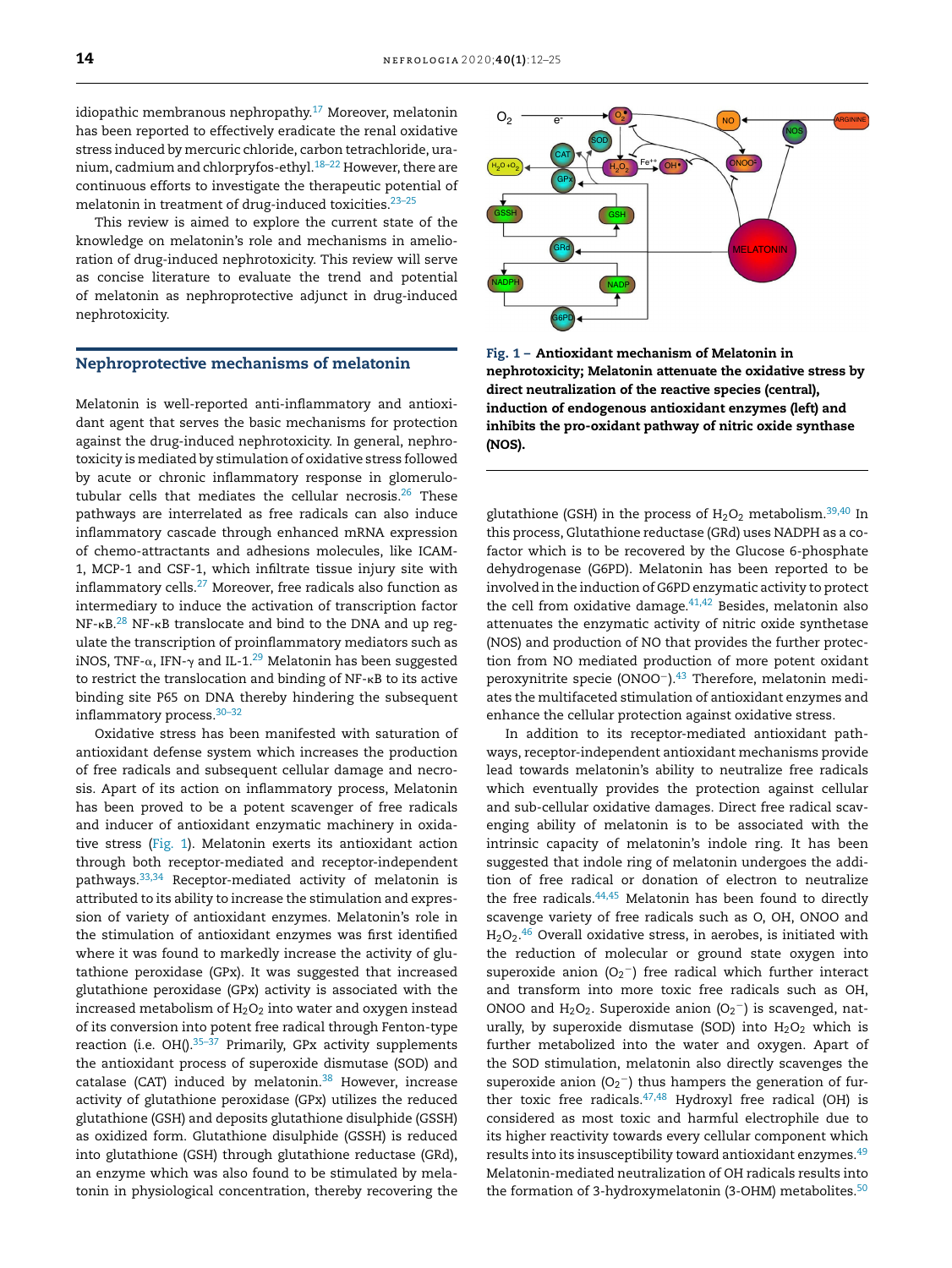Nitric oxide (NO) free radical has been found to couple with O<sub>2</sub><sup>−</sup>· free radical which result into more toxic peroxynitrite (ONOO−) free radicals. Melatonin has been reported to be the potent scavenger of peroxynitrite free radicals (ONOO−) and their interaction also result into the 3-OHM metabolites. Hydrogen peroxide  $(H<sub>2</sub>O<sub>2</sub>)$  is less toxic, as compare to OH, ONOO $^-$  and O<sub>2</sub> $^-$ , but it must be neutralized before it is converted into more potent specie, i.e.OH. Beside the amplification of GPx activity, melatonin also deactivates  $H_2O_2$  free radicals in a dose-dependant manner which follows the formation of AFMK (N-acetyl-N-formyl-5-methoxykynuramine) metabolites.<sup>51</sup> Interestingly, it was noticed that reaction products (of melatonin with free radicals), such as AFMK and 3-OHM, were also found to possess the strong free radical scavenging capacity which corroborate the cascade of free radicals scavenging by melatonin.<sup>52,53</sup> Consequently, scavenging of all these potent free radicals, contributes into the melatonin's potential to offset the free radical mediated cellular toxicity in kidney.

Mitochondria is a key player in free radical generation consistent with impairment in electron transport chain (ETC) that, if endures, may lead to cellular redox imbalance and mitochondrial dysfunction in the pathogenesis of renal diseases.<sup>54</sup> The amphiphilic nature of melatonin allows it to cross all morphological or physiological barriers to diffuse into the variety of sub-cellular compartments.<sup>55-57</sup> However, melatonin has shown preferential deposition in membranes and mitochondria.<sup>58</sup> The superior ability of melatonin to accumulate into the mitochondria makes it an attractive antioxidant to treat oxidative stress related pathologies as compare to conventional antioxidants with poor mitochondrial penetration such as co-enzyme Q10 and tocopherol.<sup>59</sup> Conversely, melatonin has also been found to stimulate the generation of reactive oxygen species (ROS) at mitochondrial complex III (MC-III).<sup>60</sup> Interestingly, the reduction in this prooxidant effect has been implicated in development of diabetic nephropathy due to impaired ETC at the MC-III level and its discordant regulation as compare to hyperactive mitochondrial complex I (MC-I).<sup>61</sup> Overall, melatonin has been found to prevent the leakage of election or subsequent free radicals generation in mitochondrial respiration that makes it a mitochondrial stabilizer.<sup>62</sup> Antioxidant property of melatonin counteract the membrane lipid peroxidation to stabilize the mitochondrial inner membrane potential and also protects the mitochondrial DNA (mtDNA) and ETC proteins from free radical induced structural or functional impairments to preserve the normal ATP generation or mitochondrial homeostasis.  $63-65$  Melatonin has been found to protect the biological membranes from oxidative stress induced rigidity and preserve their optimal fluidity that may also corroborate the melatonin's ability to prevent the loss of mitochondrial inner membrane potential, opening of mitochondrial permeability transition pore (MPTP) and subsequent release of apoptotic mediators such as cytochrome C and caspases.<sup>64,66,67</sup> Consistently, melatonin abrogates the mitochondria derived intrinsic apoptosis process by limiting the Bax activation, cytochrome C efflux and caspases expression to ameliorate the morphological damages in proximal tubules of kidneys.<sup>68</sup> Therefore, due to its diversity in protective mechanisms, melatonin has been extensively studied and suggested for its ability to mitigate the oxidative stress and subsequent inflammatory process in nephrotoxicity of drugs discussed below.

# Melatonin use to mitigate the nephrotoxicity of drugs

## *Anticancer*

# *Cisplatin*

Cisplatin, *cis*-diamminedichloroplatinum II, is broadly and effectively used antineoplastic agent in chemotherapy of most solid tumors. The therapeutic effectiveness, of Cisplatin, has been compromised by its dose limiting toxicities, mainly nephrotoxicity, which leads to the discontinuation of therapy.<sup>69</sup> Despite its severe toxicities, it has been proven to be effective in variety of tumors and has not lost its use in clinical therapeutics. Cisplatin-induced nephrotoxicity is majorly associated with its metabolites to cause intracellular oxidative stress and subsequent vigorous inflammatory pathways in proximal tubular cells.<sup>70</sup> Free radicals are believed to induce the intracellular signaling, of NF- $\kappa$ B and TNF- $\alpha$ , through P38 MAPK pathway and formation of DNA adducts which ultimately leads to pro-inflammatory cytokines release and apoptosis. $71,72$  In this regard, Sener et al. performed an animal study to evaluate whether melatonin can attenuate the cisplatin-induced nephrotoxicity.<sup>73</sup> It was observed that cisplatin significantly depletes the renal GSH content while enhanced the malondialdehyde (MDA – lipid peroxidation), creatinine level, blood urea nitrogen (BUN) suggesting renal injury. The histological examination of kidney revealed the glomeruli shrinkage, vacuolization in proximal and distal tubular cells, disrupted microvili and leukocytes infiltration in parenchyma. Melatonin co-administration presented comparatively moderate cortical damage and leucocytes infiltration. However, with melatonin pre- and post-treatment in cisplatin administration, histological appearance was overall normal with fewer vacuolization and minor degeneration at the proximal and tubular cells. The biochemical profile of this group revealed the significant improvement in GSH levels and marked reduction in the MDA, creatinine and BUN as compare to cisplatin-only treated group. In this way Sener et al. documented the melatonin potential, which was more prominent when it was given before and after cisplatin, to ameliorate cisplatin induced nephrotoxicity. It is noteworthy that severity of cisplatin-induced nephrotoxicity is influenced by the physiological concentration of circulatory melatonin that in lower levels (e.g. pineal insufficiency or aging) may result into the more pronounced cisplatin-induced acute tubular necrosis (ATN). However, pre-treatment with exogenous melatonin has been found to significantly alleviate the cisplatin-induced nephrotoxicity even at suboptimal physiological concentration of circulatory melatonin.<sup>74</sup> Hara et al. further investigated the comparative nephroprotective potential of melatonin and its metabolite, 6-hydroxymelatonin (6-OHM), that suggested the superior capacity of melatonin to recover the GSH/GSSH ratio and induction of GPx in cisplatin-induced nephrotoxicity.<sup>75</sup> Electron spin resonance study revealed that OH. Free radical to be the main offender in cisplatin-induced oxidative insult and melatonin significantly suppressed the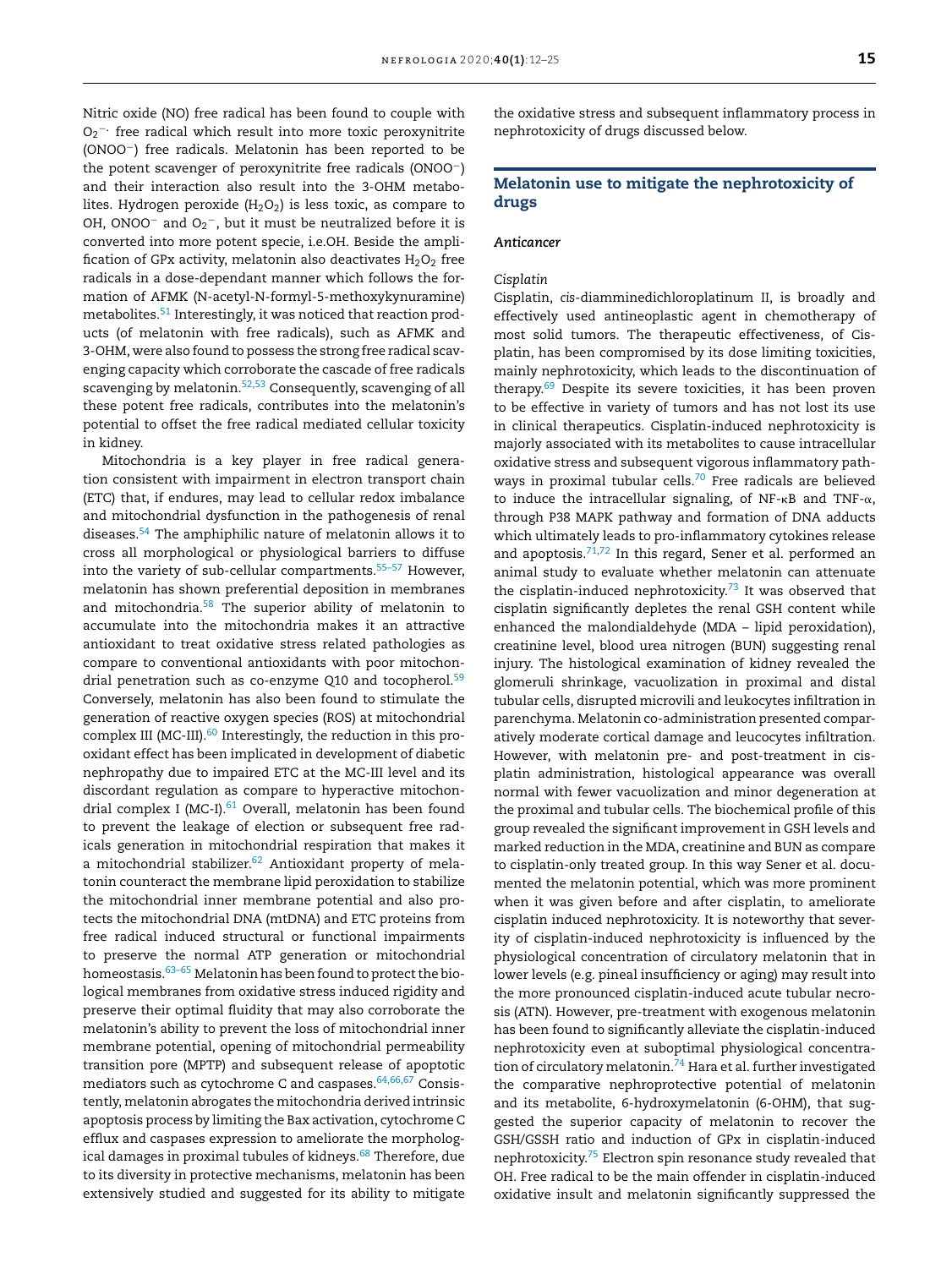

Fig. 2 – Transcriptional control of Melatonin (M) to alleviate cisplatin-induced nephrotoxicity. Melatonin inhibits the cisplatin-induced production of NF--B and AP-1 while induces the expression of Nrf-2 to mediate the ARF derived activation of HO-1 in alleviation of cisplatin-induced nephrotoxicity.

formation of OH adducts as compare to 6-OHM, mannitol and glutathione. $76$  Furthermore, in vivo study elucidated the more detailed underlying nephroprotective mechanism of melatonin against cisplatin. Melatonin was found to enhance the nuclear concentrations of activated nuclear factor-E2-related factor (Nrf2) which amplified the expression of antioxidant enzymes, i.e. heme oxygenase (HO-1) through nuclear activation of antioxidant response element (ARE) (Fig. 2). It was suggested that melatonin ameliorates the cisplatin-induced nephrotoxicity by inhibiting the nuclear-factor  $\kappa$ B (NF- $\kappa$ B) and activator proteins (AP-1) along with augmentation of Nrf2/HO-1 signaling in the kidneys of cisplatin treated rats.<sup>77</sup> Therefore, melatonin tends to improve the nephroprotective pathways which serves to counterbalance the cisplatin dose-related nephrotoxicity and extends the therapeutic index of cisplatin.

#### *Ifosfamide*

Ifosfamide is an structural analogue of cyclophosphamide that is widely used antineoplastic agent in various malignancies such as breast cancer, non-small cell lung cancer, soft tissue sarcomas but its effectiveness has been compromised by its nephrotoxicity.<sup>78–81</sup> It is a prodrug that is metabolized into active but toxic metabolite chloracetaldehyde (CAA) in order to produce its pharmacological antitumor effect.<sup>82</sup> Ifosfamide conversion into nephrotoxic chloracetaldehyde (CAA), mainly in renal proximal tubules, results into renal dysfunction that is associated with oxidative stress and impaired tubular transporters functions which is most commonly presented as Fanconi's syndrome. 83-85 Sener et al. investigated putative role of melatonin in alleviation of ifosfamide induced nephrotoxicity in an animal study that involved the biochemical and histological considerations.<sup>86</sup> Ifosfamide 50 mg/kg for 5 days induced the GSH depletion and severe lipid peroxidation, myeloperoxidase activity, fibrosis which implied the marked oxidative stress and neutrophil infiltration. Moreover, ifosfamide was also found to severely impaired the tubular reabsorption by diminishing the activity of Na<sup>+</sup>-K<sup>+</sup> ATPase which results into defective and enhanced urinary excretion of glucose, calcium, phosphate and plasma proteins, i.e. Fanconi's syndrome. Increase in oxidative stress and inflammatory process resulted in renal morphological degeneration such as vascular congestion, glomerular degeneration and tubular interstitial oedema which were alleviated

with melatonin (10mg/kg) co-administration. Melatonin coadministration reversed the GSH depletion and significantly reduced MDA, myeloperoxidation, abnormal collagen accumulation thereby attenuating oxidative stress, inflammation and tissue fibrosis. Apart of this, melatonin concomitant administration was also shown to restore the Na<sup>+</sup> -K<sup>+</sup> ATPase activity which improved the tubular re-absorption process and subsequently attenuated the Fanconi's syndrome. These finding suggested that melatonin can be effectively use as nephroprotective adjunct to ameliorate the oxidative stress, inflammatory process and renal metabolic impairments in ifosfamide nephrotoxicity.

#### *Anthracyclines*

Anthracycline are broadly used antineoplastic agents that are effectively used to treat variety of solid and hematological malignancies. The therapeutic vitality of these antineoplastic agents, such as daunorubicin and doxorubicin, has been compromised by increased resistance and dose-dependent toxicities including severe nephrotoxicity.<sup>87</sup> The mechanism of anthracycline associated nephrotoxicity is not clearly understood but it has been proposed that anthracycline metabolism may induce the mitochondrial toxicities such as membrane disruption, impairment of calcium homeostasis, induction of free radical, lipid peroxidation and release of cytochrome C that may contribute toward apoptosis or necrosis of glomerular and tubular cells.<sup>88–90</sup> Montilla et al. first time reported the melatonin potential to ameliorate the doxorubicin (adriamycin) induced nephrotoxicity in terms of oxidative stress and hyperlipidemia.<sup>91</sup> In this study melatonin co-administration was found to attenuate the adriamycininduced oxidative stress by reducing the lipid peroxides and recovering the depleted GSH and CAT activity. Moreover, melatonin co-administration also efficiently recovered the depleted high density lipoprotein-cholesterol (HDL-C) and condensed the higher levels of total cholesterol (TC) and triglycerides (TG) except phospholipids (PL) which were induced in adriamycin nephropathy (Fig. 3). In addition to this, simultaneous melatonin administration also restored the normal serum creatinine, urea, total proteins and urinary protein in adriamycin treatment thereby limits the adriamycin induced nephrotic syndrome. Together these findings demonstrated that melatonin may impart protection against oxidative stress,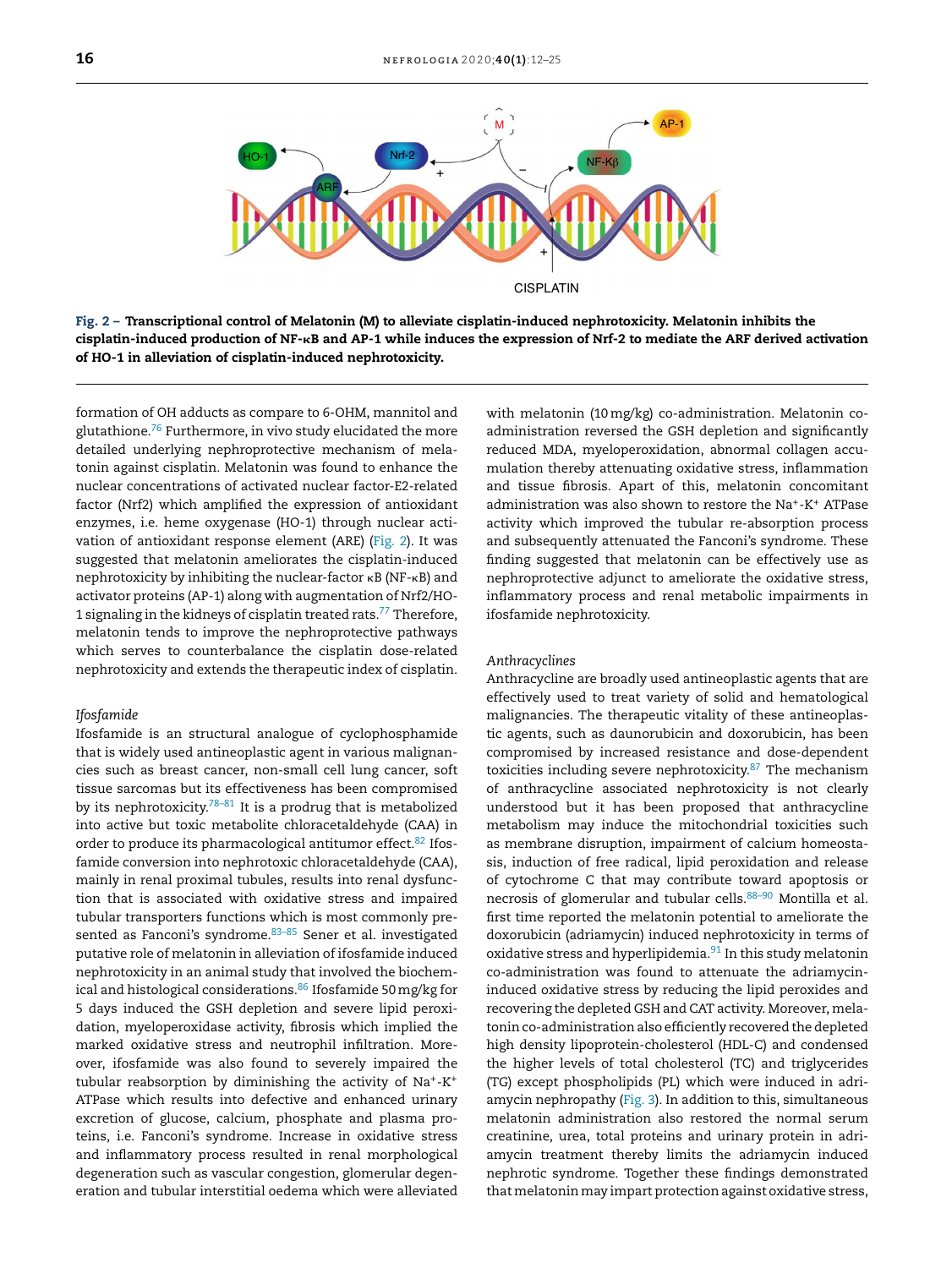

Fig. 3 – Melatonin (M) attenuates the Anthracycline-induced renal dysfunction. Melatonin blocks the Anthracycline-induced lipid peroxidation, nephrotic syndrome and impairments in lipid profile to attenuate the development of renal dysfunction.

nephrotic syndrome and hyperlipidemic nephropathies of adriamycin. In addition to doxorubicin, Dziegiel et al. also studied the daunorubicin and the putative nephroprotective role of melatonin in their toxicities. $92$  Biochemical investigations revealed that melatonin prevented the amplification of malondialdehyde (MDA) and 4-hydroxyalkenals (4-HDA) which were increased due to lipid peroxidation by sub-chronic administration of daunoruicin and doxorubicin. This protection was further supplemented with histological data which revealed the melatonin co-administration alleviate the protein deposits in lumen of tubules and glomerular vacuolization in nephrotoxicity of daunoruicin and doxorubicin. Hrenak et al. further substantiated the nephroprotection of melatonin, against doxorubicin, and revealed that melatonin offer the nephroprotection comparable to other reno-protective drugs such as captoprils, olmesartan and compound 21.93 Taking all these findings into considerations, authors suggested that melatonin addition into the daunorubicin and doxorubicin treatment may provide excellent protection to avoid their renal toxicities.

#### *Methotrexate*

Methotrexate is, a dihydrofolate reductase inhibitor, extensively studied and clinically useful cytotoxic drug in multiple cancers (such as breast cancer, acute leukemia, head and neck carcinoma) and autoimmune diseases. Most of the cancers required higher doses of methotrexate which may induce the renal dysfunction and subsequently decreases its renal clearance. Reduced renal clearance of methotrexate has been associated to increase its half-life and making leucovorin ineffective which may induce the further toxicities such as myelosuppression, mucositis and more pronounced nephrotoxicity.<sup>94</sup> Higher plasma concentration of methotrexate significantly decreases the NADPH production and subsequent depletion of GSH that ultimately results into impaired antioxidant defense system and cellular oxidative stress.<sup>95</sup> Jahovic et al. suggested the melatonin (10 mg/kg) potential to ameliorate the methotrexate associated GSH depletion, lipid peroxidation and myeloperoxidation.<sup>96</sup> However, a more extensive study was conducted by Abraham et al. to investigate the melatonin ability to regulate the antioxidant defense system and evaluate its nephroprotective role in higher doses of methotrexate. $97$  In addition to previously studied biochemical parameter, they found that methotrexate severely reduced the cellular content of antioxidant enzymes such as SOD, CAT, GPx, GRd and GST. Apart of these biochemical impairments, methotrexate also caused

the severe cortical glomerulo-tubular nephritis and medullary tubular edema and distention. Interestingly, when melatonin was co-administered, it significantly recovered the enzymes of cellular antioxidant defense system and alleviated the histopathological complications of methotrexate nephrotoxicity. It was found that melatonin does not only recover the antioxidant enzymes but also stimulate them to eradicate the cellular oxidative stress in methotrexate nephrotoxicity. Therefore, authors concluded that co-administration of melatonin in high dose methotrexate treatment might attenuate the nephrotoxicity and enhance the safety of methotrexate.

## *Mechlorethamine*

Mechlorethamine is a chemical warfare and strong DNA alkylating antineoplastic agent that has limited effectiveness due to its toxicity in healthy tissue owing to its vesicant property.98,99 Kunak et al. performed a study which not only highlighted the nephrotoxic behavior of mechlorethamine, but also investigated the protective role of melatonin and Smethylisothiouria (potent iNOS inhibitor) by taking biochemical and histological data into consideration.<sup>100</sup> Transdermal administration of mechlorethamine 3.5mg/kg demonstrated the severe induction in TNF- $\alpha$ , IL-1 $\beta$  and NO and morphological damages such as glomerulo-peritubular congestion and mild mesangiolysis. In the present study, melatonin co-administration after 30min of mechlorethamine showed  ${\rm significant~reductions}$  in TNF- $\alpha$  to a level even lower than Smethylisothiourea. Moreover, simultaneous administration of melatonin also decreased the IL-1 $\beta$  levels comparable to the S-methylisothiourea co-administration in mechlorethamine nephrotoxicity. Although melatonin also significantly limits the NO levels but this rescue was comparatively lower than S-methylisothiourea. In addition to these biochemical parameters, melatonin and S-mehtylisothiourea were also found to mitigate the morphological abnormalities which suggested that melatonin does not only attenuate the oxidative stress but also alleviate the inflammatory injuries in mechlorethamine nephrotoxicity.

#### *Antibiotics*

#### *Aminoglycosides*

Aminoglycosides are widely used antibiotics against most gram negative bacterial infections due their low bacterial resistance and potent bactericidal properties. Therapeutic benefits associated with the use of aminoglycoside have been restricted due to their high propensity to cause serious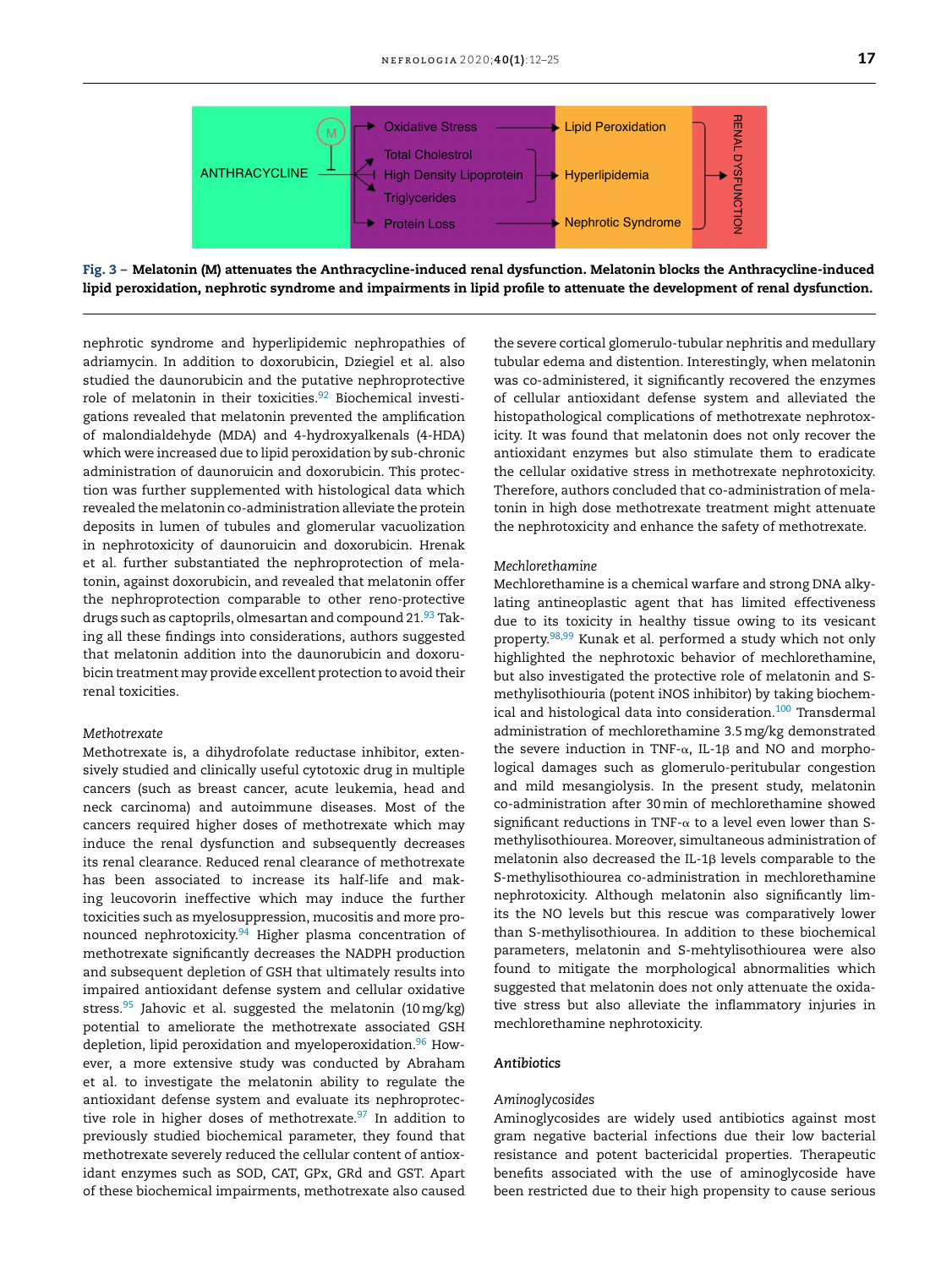nephrotoxicity.<sup>101</sup> Gentamicin, a strong cationic moiety, is mostly considered as prototype drug in studies of aminoglycosides associated nephrotoxicity as it is most nephrotoxic among this group.<sup>102</sup> Gentamicin is believed to cause nephrotoxicity by its accumulation mainly in renal proximal tubular cells which results into lysosomal phospholipidosis mediated mitochondrial oxidative/nitrosative stress and subsequent inflammatory cascade and apoptosis.<sup>103</sup> Shiffow and coworkers found that gentamicin cause severe degenerative granulation of renal cortex with marked lipid peroxidation. Biochemical analysis of rats, treated with gentamicin alone, revealed the significant elevation of malondialdehyde (MDA), reduction in creatinine clearance, increased blood urea and enhanced N-acetyl- $\beta$ -D-glucosaminidase ( $\beta$ -NAG) renal excretion. However, these biochemical changes were reversed or significantly prevented when gentamicin was coadministered with melatonin. Simultaneous administration of melatonin and gentamicin revealed the marked reduction in the cortical granular degeneration and necrosis.<sup>104</sup> Moreover, melatonin was also found to restore the enzymatic activity of antioxidant enzymes, i.e. SOD, CAT and GPx which were compromised in gentamicin induced oxidative stress.<sup>105</sup> Ozbek et al. also found the melatonin role to moderate serum  $\gamma$ -glutamyltranspeptidase levels in gentamicin induce nephropathy that may suggest the possible mechanism to restore the GSH levels. Taking these findings into consideration, Sener et al. investigated the modulation of biochemical parameters to further elucidate the nephroprotective mechanism of melatonin against gentamicin. In addition to protection against lipid peroxidation, their investigation revealed that melatonin pretreatment demolishes the up regulated activity of myeloperoxidase (MPO) which is correlated to neutrophil infiltration in gentamicin nephropathy. In addition, Protein carbonyl concentration (indicator of protein oxidation – PO), was also decreased with melatonin pretreatment which suggests the melatonin potential to protect proteins from gentamicin induced oxidative damage.<sup>106</sup> These finding substantiated the hypothesis of these researchers and suggested that melatonin may provide nephroprotection against gentamicin. Nephropathic pattern of amikacin is related to that of gentamicin but, comparatively, with lower nephrotoxicity.<sup>107</sup> Parlakipnar et al. performed an animal study to investigate the melatonin physiological and pharmacological concentration relationship in attenuation of amikacin induced nephrotoxicity.<sup>108</sup> It was found that amikacin treated rats with lower physiological concentration of melatonin, when given exogenous melatonin, showed significant improvements in GSH levels and reductions in lipid peroxidation. On the other hand, these improvements were not seen, when exogenous melatonin was given, in the amikacin treated rats with normal melatonin physiological concentration. This interplay of pharmacological and physiological concentration of melatonin has indicated the researchers to further investigate the role of exogenous melatonin to attenuate the amikacin induced nephrotoxicity in normal physiological concentration of melatonin.

# *Colistin*

Colistin, aka polymixin E, is a peptide antibiotic that is used as last resort in infections of multidrug resistant gram negative microbes such as *Pseudomonas aurigenosa*, *Klebsiella pneumonia* and *Acinetobacter baumannii*. It has been suggested, with emergence of resistance against colistin suboptimal plasma concentration following current recommended regimen, to increase the recommended dose which is, however, limited due to its severe nephrotoxicity.<sup>109,110</sup> Mechanism of colistin nephrotoxicity involves the increase cellular membrane permeability in tubular epithelium, increase in nitric oxide synthase (NOS) and increase caspase activity which results into cellular swelling, lysis, oxidative stress and subsequent apoptosis or necrosis of renal tubules.<sup>111</sup> Yousef et al. evaluated the protective role of melatonin against colistin-induced nephrotoxicity through biochemical, histopathological and pharmacokinetic studies in an animal model.<sup>112</sup> In preliminary studies, they determined the nephrotoxic potential of four different regimens of colistin to benchmark the regimen for reproducible nephrotoxicity. Accordingly, the increasing twice daily dose with cumulative 36mg/kg dose of colistin for 7 days caused the significant increase in serum creatinine and 2.4-fold elevation in N-acetyl- $\beta$ -Dglucosamindase (NAG) renal excretion which were further substantiated with cortico-tubular necrosis in histopathological studies. In pharmacokinetic studies, significant urinary excretion of colistin was observed when it was administered alone. More interestingly, plasma concentration vs. time studies revealed the 2.5-fold increase in colistin plasma concentrations with 10mg/kg melatonin co-administration which suggested the increase in half life and decreased clearance of colistin. In addition to this, biochemical and histopathological parameters were also significantly improved with melatonin co-administration. Therefore, these finding proposed that melatonin co-administration may reduce the nephrotoxicity of colistin through pharmacokinetic modification. However, the mechanism by which melatonin alter the pharmacokinetics of colistin is still poorly known and needs further investigations into this domain. Moreover, the melatonin mediated scavenging of free radicals, in colistin induced oxidative stress, also require further studies in order to further explore its protective behavior in colistin nephrotoxicity.

#### *Vancomycin*

Vancomycin is a glycopeptide antibiotic reserved for serious resistant gram positive infection such as methicillinresistant staphylococcus aureus, enterococcus faecium and methicillin-resistant coagulase negative staphylococci. Vancomycin use has been reported to cause severe but reversible dose and duration limiting nephrotoxicity which compromise its therapeutic potential.<sup>113</sup> Nephrotoxicity mechanism of vancomycin is suggested to be associated with its increase uptake in renal proximal tubular cells which induces the oxidative phosphorylation and generation of free radicals. Free radicals mediate the mitochondrial membrane depolarization and release of cytochrome C which in turn activate and induce the apoptosis process. $114,115$  A single study has reported the protective role of melatonin against vancomycin-induced nephrotoxicity in comparison with other important antioxidants.<sup>116</sup> Intraperitoneal administration of vancomycin 10mg/kg, for 7 days, severely enhanced the serum creatinine, urea and malondialdehyde (MDA) levels which indicated the impaired renal function and cellular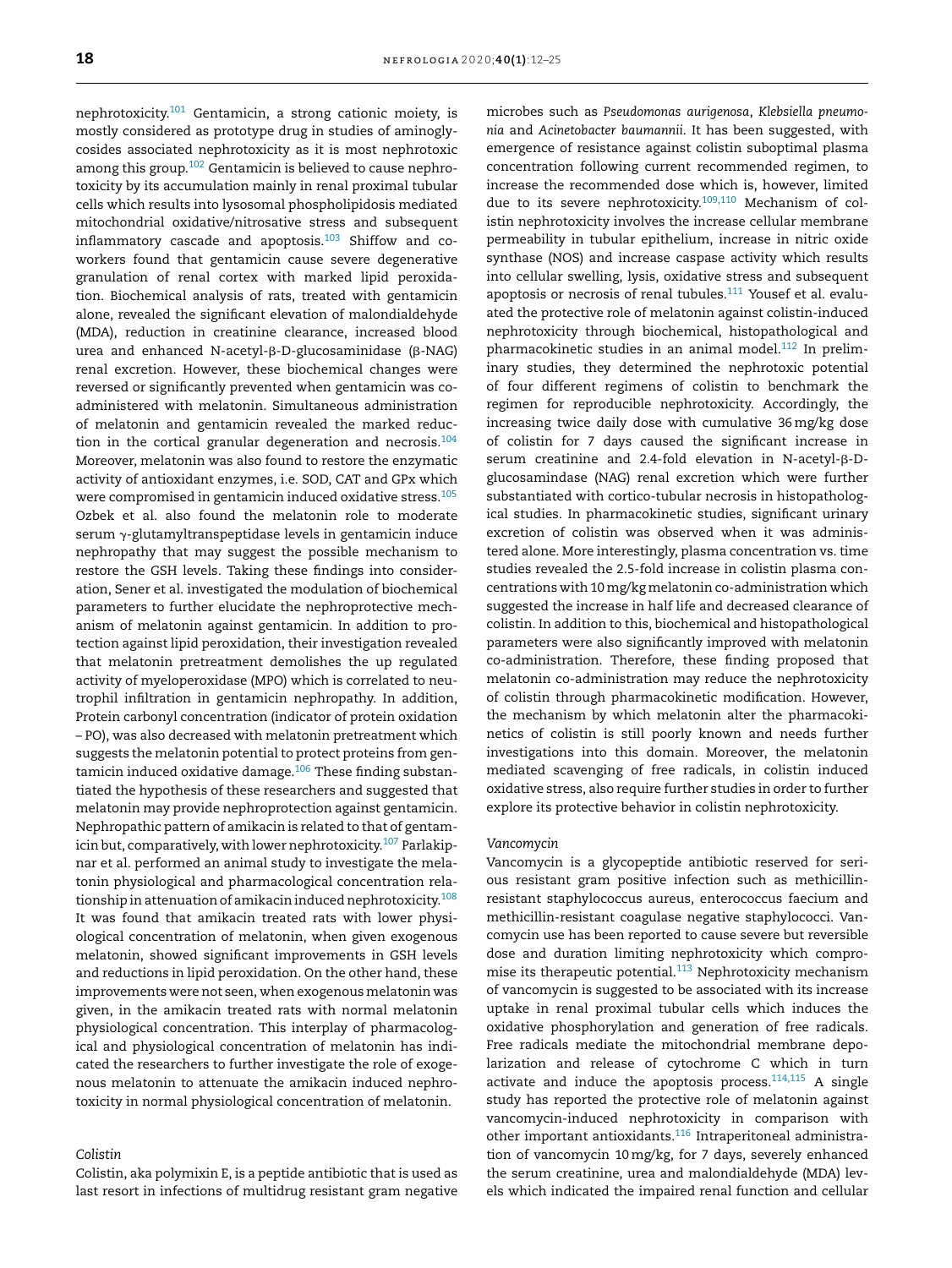injury. In addition to this, vancomycin was also found to reduce cellular superoxide dismutase and glutathione peroxidase levels that implied the weaken antioxidant system. Co-administration of melatonin 10mg/kg resulted in restoration of creatinine excretion, MDA levels, SOD and GPx activity comparable to control group. Melatonin was found to be most effective in restoring the creatinine and glutathione (GSH) levels as compare to ginkgo biloba,  $\alpha$ -lipoic acid and amrinone. However, melatonin mediated restoration of MDA, urea, superoxide dismutase (SOD) was comparable to ginkgo biloba and amrinone but more than  $\alpha$ -lipoic acid. Therefore, this study provided some key findings to evaluate the nephroprotective effect of melatonin as compare to other important antioxidants and suggested that melatonin co-administration can be effective adjunct to compensate the vancomycin nephrotoxicity and improve the effectiveness of vancomycin.

#### *Ciprofloxacin*

Ciprofloxacin is broad spectrum fluoroquinolone antibiotic, effective against gram negative and gram positive microorganisms. Acute renal failure is, a dose limiting adverse effect, considered one of most common toxicity that complicates the treatment with ciprofloxacin. Mechanism of ciprofloxacin toxicity is not clearly understood but is manifested as crystal nephropathy, interstitial nephritis and renal failure.<sup>117–120</sup>. Shaki et al. conducted a study to elucidate the mechanism of ciprofloxacin nephrotoxicity and its attenuation by melatonin co-administration. $121$  They found that ciprofloxacin 100mg/kg/day, for 8 days, significantly increase the serum creatinine and BUN levels which were effectively restored with melatonin 10mg/kg co-administration. Amplification of lipid peroxidation, protein carbonyl concentration, reactive oxygen species and depletion of GSH were also observed with ciprofloxacin administration and these were also alleviated with melatonin co-administration. Besides melatonin co-administration, vitamin E co-administration was also investigated to compare the effectiveness of melatonin. Although Vitamin E, comparable to melatonin, lowered the lipid peroxidation, reactive oxygen species and protein carbonyl concentrations but it was ineffective to restore the creatinine, BUN and GSH. Moreover, tissue necrosis factor alpha (TNF- $\alpha$ ) and nitric oxide were also significantly increase in ciprofloxacin administration which were effectively prevented with melatonin co-administration. These findings were further endorsed with significant reduction in severity of tubular dilation, epithelial degeneration, hyaline granules and necrosis by melatonin co-administration. Therefore, together all these findings proposed that ciprofloxacin may induced nephrotoxicity through increased generation of free radicals, nitric oxide, TNF- $\alpha$  and stimulate the inflammatory process which can be effectively attenuate by melatonin co-administration owing to melatonin's antioxidant effect.

# *Tenofovir*

Tenofovir, a nucleoside reverse transcriptase inhibitor (NRTI), is effectively used in HIV and Hepatitis B viral infections. The therapeutic efficacy of tenofovir has been limited by its dose and time related nephrotoxicity which is manifested by Fanconi's syndrome, nephrogenic diabetes inspidus and acute tubular necrosis.<sup>122</sup> Nephrotoxicity of tenofovir implies the reduced efflux transport activity of multidrug resistant proteins (i.e. MRP2, MRP-4) and enhanced activity of organic anion transporter (hOAT-1) in proximal tubules which results into the accumulation of tenofovir in tubular cells. Sub-cellularly, tenofovir inhibits the mitochondrial DNA polymerase- $\gamma$  mediated replication of mitochondrial DNA (mtDNA). Subsequently it reduces the mitochondrial enzymatic content for oxidative phosphorylation and electron transport chain which ultimately leads to the impaired mitochondrial function and oxidative cellular injuries. $123$  Ramamoorthy et al. found that 600mg/kg oral tenofovir was able to induce the Fanconi syndrome, acute tubular nephrotoxicity and renal dysfunction and these abnormalities were effectively countered by melatonin pretreatment.<sup>124</sup> Biochemical data revealed that tenofovir induce the urinary potassium, phosphate, bicarbonates, urea and serum uric acid which were restored, except phosphate, with melatonin (20mg/kg) pretreatment. Melatonin also completely restored the tenofovir associated twofold increased protein carbonylation and nine fold increased myeloperoxidase activity that explained the melatonin's ability to attenuate the tenofovir induced oxidative stress and inflammation. Following tenofovir administration GSH levels and activity of major antioxidant enzymes, such as SOD, GPx, GRd and GST, were reduced to about half of their physiological activity. Melatonin pre-treatment significantly improved the activity of GST and GRd whereas it was found ineffective against tenofovir induced reductions in the SOD, GPx activity and GSH levels. Apart of its effect on oxidative stress, melatonin also strongly inhibits the 50% rise of nitrosative stress in tenofovir nephrotoxicity. Histopathological data also revealed the melatonin ability to alleviate the severity of cytosolic vacuolization, mitochondrial swelling, cristae fragmentation, epithelial disruptions and interstitial oedema in tenofovir induced nephrotoxicity. Therefore, together, these investigations suggested the melatonin potential to ameliorate the oxidative, nitrosative and inflammatory damages of tenofovir nephrotoxicity.

# *Immunosuppresants*

# *Cyclosporin*

Cyclosporin, a calcineurin inhibitor, is effectively used immunosuppressant in prevention of allograft rejection of most solid organs and autoimmune aggravations. Cyclosporin has proven its therapeutic efficacy in prevention of transplantation rejection for short period which is limited by its severe dose-dependent deleterious nephrotoxicity in long term use.125–127 Mechanism underlying the cyclosporine induced nephrotoxicity involves the reversible hemodynamic impairments and irreversible tubule-interstitial chronic inflammation and fibrosis. Renal hemodynamic damages are associated with the marked vasoconstrictions mediated by provoked renin–angiotension–aldosterone system (RAS), cyclooxygenase pathway and reduced nitric oxide (NO) which further induced the ischemic oxidative damage, macrophage infiltration and acute inflammatory cascades. However, long-term use of cyclosporine may impart the chronic inflammation which may further induce irreversible tubulo-interstitial fibrosis and scarring in cortico-medullary area by profibrogenic mediators such as TGF- $\beta$ .<sup>128</sup> Kumar et al. first time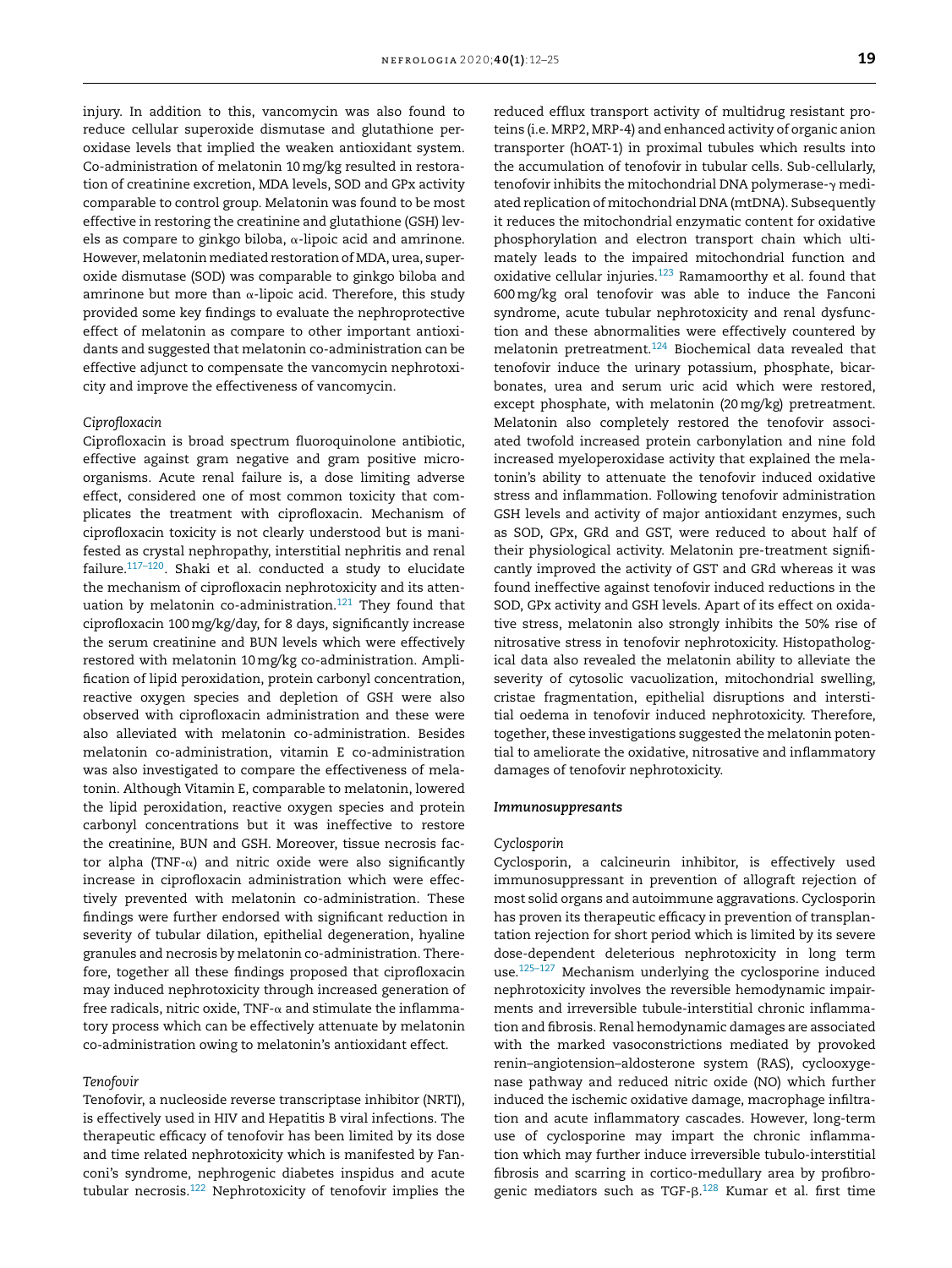investigated the nephroprotective capacity of melatonin in cyclosporine induced nephrotoxicity.<sup>129</sup> In this animal study, melatonin was found to attenuate the cyclosporine-induced lipid peroxidation and cortico-medullary microcalcification. In addition to this, cyclosporine was also found to impair the renal function implied by elevated blood urea and reduction in creatinine and lithium clearance which were improved by the melatonin co-administration. Subsequently, another study also reported the melatonin ability to reduce the lipid peroxidation and improve the renal function during cyclosporine administration without compromising the effectiveness of cyclosporine.<sup>130</sup> Stacchiotti conducted the electron microscopic analysis to reveal the effectiveness of melatonin to attenuate the cyclosporine-induced nephropathies at ultrastructural level. $131$  This morphometric study provided that melatonin alleviates the apoptotic nuclei, distended mitochondria, microvilli disruption, fused podocytes and glomerular basement membrane destructions in cyclosporine nephrotoxicity. Moreover, quantitative data suggested that melatonin may attenuate the cyclosporine induced tubule-interstitial fibrosis and atrophy. Longoni et al. further supported previous studies in an isolated and perfused rat kidney model to investigate the melatonin effect without any metabolic regulation.<sup>132</sup> Lipid peroxidation was found to be the primary outcome of cyclosporine-induced nephrotoxicity which was manifested by elevated malondialdehyde (MDA) and 4-hydroxyalkenals (4-HDA). Moreover, morphological abnormalities, such as glomerular collapse and tubular damage, and NO metabolites were also fostered as part of nephrotoxicity progression. Pre-treatment with melatonin was found to significantly reduce the lipid peroxidation and morphological damages which they endorsed to the antioxidant property of melatonin. Besides, melatonin did not reveal any important reduction in reactive metabolites of NO. Therefore, authors concluded that melatonin might attenuate the oxidative damaged in cyclosporine nephrotoxicity. However, studies are needed to further investigate the possible mechanism of melatonin to attenuate the cyclosporine induced nephrotoxicity.

# *Tacrolimus*

Tacrolimus is a calcineurin inhibitor which is broadly used in the heart, liver and kidney allograft transplantation. Tacrolimus associated immunosuppression involves the inhibition of calcium-calmodulin dependent phosphatase activity of calcineurin which ultimately modulate the intracellular calcium concentration, NF-KB translocation, IL-2 production and activation of T lymphocytes. Tacrolimus-induced nephropathy follows the similar molecular mechanism to cyclosporine but with lower nephrotoxic potential and less severe pathological manifestations.<sup>133</sup> Ara et al. reported the intraperitoneal 5mg/kg tacrolimus was found to induce the MDA, IL-6, NO and TNF- $\alpha$  concentrations which were correlated to acute and chronic nephrotoxicity of tacrolimus.<sup>134</sup> Whereas melatonin (4mg/kg) co-administration was shown to significantly reduce the NO, TNF- $\alpha$  and IL-6 concentrations owing to its nephroprotective potential against tacrolimus induced renal inflammation. But MDA levels, in tacrolimus co-administered with melatonin, were not significantly different from that of tacrolimus alone which implied that further investigations

are needed to elucidate the melatonin ability to attenuate the tacrolimus induced lipid peroxidation or oxidative stress and its correlation to endogenous antioxidant defense.

#### *Anti pyretics*

#### *Acetaminophen*

Acetaminophen, N-acetyl-P-aminophenol, is widely and most commonly used antipyretic and analgesic drug. It has been reported to be the most common toxic ingestion and purported to be nephrotoxic in overall 1–2% cases of overdose. Nephrotoxic mechanisms of acetaminophen have been proposed to be associated with its renal CYP450 metabolism, activation through prostaglandin endoperoxidase synthetase and de-acetylation through N-deacetylase into reactive metabolites or free radicals.<sup>135</sup> Sener et al. evaluated the protective role of melatonin in acetaminophen nephrotoxicity in an animal study while comparing its protective efficacy against vitamin E and N-acetyl cysteine.<sup>136</sup> A single intraperitoneal 900mg/kg injection of acetaminophen was shown to significantly enhance the plasma MDA, tissue myeloperoxidase (MPO) activity and protein oxidation (PO) after 4h of administration while such damage was more evident after 24h. These enhanced biochemical parameters were accompanied with marked reduction in the GSH levels which implied the oxidative stress or renal damage. When 10mg/kg melatonin was given 30min before acetaminophen, it significantly restored the GSH and reduced the oxidative damage by lowering MDA, MPO activity and PO comparable to the N-acetylcysteine pretreatment while it was shown more effective than vitamin E pretreatment. Protective role of melatonin was further investigated with respect to its potential to induce the antioxidant enzyme system. Melatonin co-administration, with acetaminophen, was found to markedly stimulate the activities of superoxide dismutase (SOD), glutathione peroxidase (GPx) and catalase (CAT) which were compromised in the acetaminophen administration only. Histopathological data of melatonin co-administration revealed the marked reduction in the acetaminophen induced vacuolization, degeneration, cellular desquamation and necrosis in proximal tubules. These studies suggested the nephroprotective activities of melatonin might be associated with its potent antioxidant properties which implied the melatonin to be a nephroprotective adjunct in the treatment of acetaminophen overdose.

# Melatonin as nephroprotective adjunct in clinical studies

The safety and efficacy of melatonin have been extensively investigated in several clinical trials that documented its potential therapeutic usefulness in variety of disease conditions.<sup>137</sup> There has been a major drive in patent applications claiming the therapeutic exploitation of melatonin and its analogues with pre-dominant focus on cancer, neurological, immunological and metabolic diseases.<sup>138</sup> Interestingly, the proven therapeutic potential of melatonin or its use as a therapeutic adjunct resulted into the successful development of its hybrid ligands such as with tacrine in Alzheimer's.<sup>139</sup> There are some clinical interventions that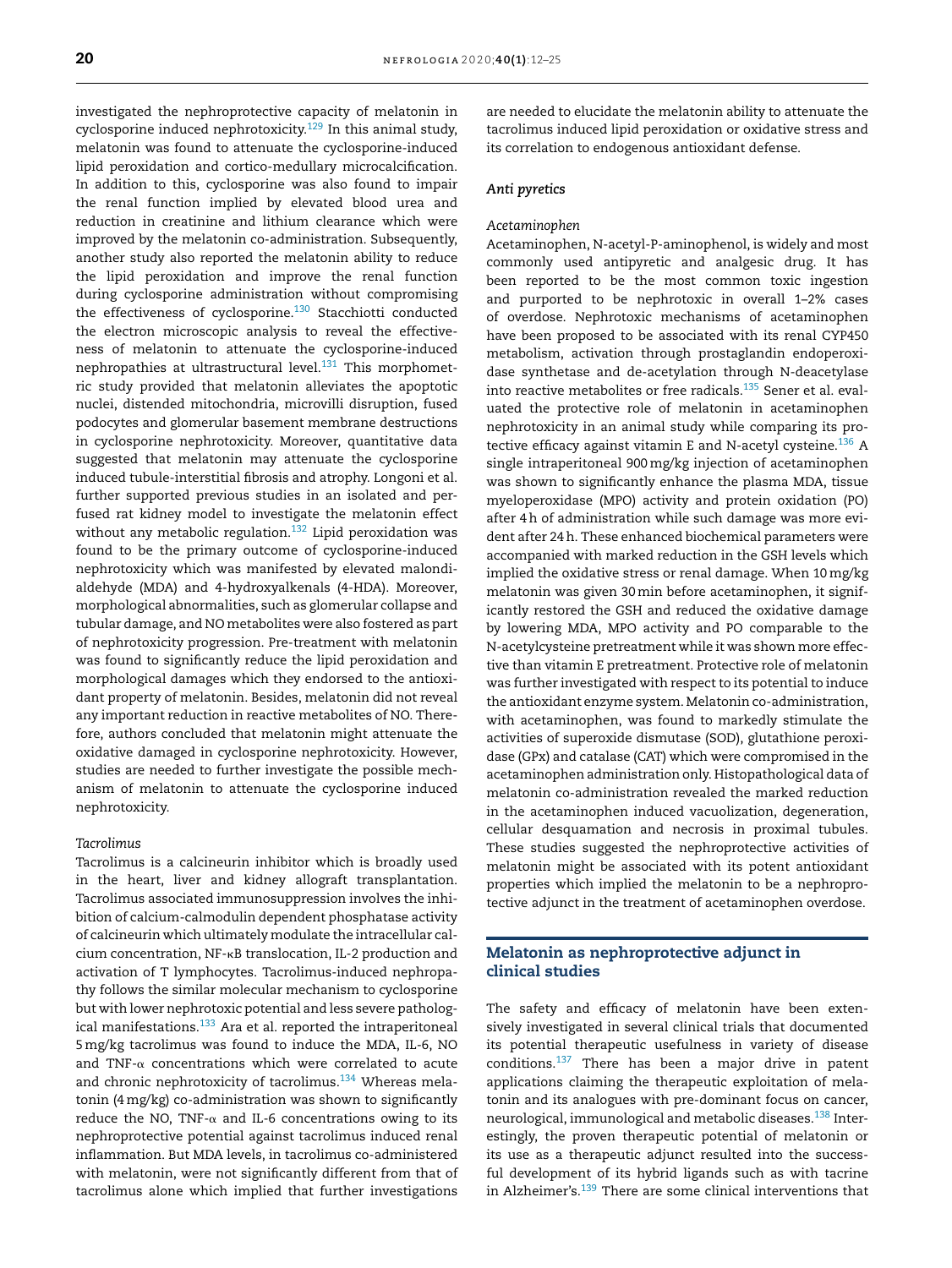highlight the relationship between nocturnal secretion of melatonin and renal physiology and suggest the role of melatonin to reduce the renal blood flow and urine concentration of sodium, potassium, urate and chloride ions.<sup>140,141</sup> These temporal changes in renal function may suggest the role of melatonin to influence the development of renal colic.<sup>142</sup> Moreover, the allelic variation of Melatonin receptor 1A (MTNR1A) gene is also associated with pre-disposition to calcium nephrolithiasis. $143$  Interestingly, the development or severity of chronic kidney disease (CKD) accompany significant impairments in endogenous melatonin secretions that may warrant its exogenous administration.<sup>144</sup> Recently, the effect of exogenous melatonin supplementation has been assessed for its therapeutic benefits in CKD associated risk factors and sleep disorders.<sup>145,146</sup> Melatonin co-administration has been found to enhance the survival rate and efficacy of IL-2 immunotherapy by attenuating the immunosuppressive effect of opioids without compromising its analgesic effect in palliative care of metastatic renal cancer patients.<sup>147</sup> Pre-treatment of melatonin has also been found to ameliorate the iron and erythropoietin-induced oxidative stress in anemic patients with end-stage renal failure. $148$  A doubleblind placebo controlled clinical trial has revealed that concomitant administration of melatonin and zinc acetate ameliorate the poorly controlled microalbuminuria induced renal failure in type 2 diabetes mellitus patients treated with biguanides. $149$  Moreover, there is an ongoing randomized, double-blind, placebo controlled clinical trial to address the nephroprotective potential of melatonin in polymixin B induced nephrotoxicity.<sup>150</sup> Despite the impressive pre-clinical data, there are still limited clinical interventions that address the putative role of melatonin in amelioration of drug-induced nephrotoxicity.

# Conclusion

Therapeutic doses of several important drugs have become suboptimal due to the emergence of drug resistance that necessitates the use of toxic higher doses. These higher doses are, however, associated with severe toxicities that need therapeutic adjuncts to compensate the toxicities. Favorable safe nature and nephroprotective property of melatonin has suggested it to be a pharmacological adjunct to increase the therapeutic window ofimportant nephrotoxic drugs in clinical trials. Mitigation of drug-induced nephrotoxicity by melatonin involves the complex series of biochemical improvements at cellular levels. Melatonin attenuates the nephrotoxicity of most drugs through its potent antioxidant action as it is believed to reinforce the antioxidant enzymes and direct free radical scavenging at subcellular levels. Apart of its antioxidant actions, modulation of various inflammatory cytokines was also associated with its ability to restore the balance of apoptosis and cell survival. However, previous studies have only endorsed the melatonin direct antioxidant and antiinflammatory action without any interventions of melatonin receptors ( $MT_1$ ,  $MT_2$ ), found on kidney, in culmination of drug induced nephrotoxicity. Therefore, investigation regarding melatonin receptors involvement in mitigation of drug induced nephrotoxicity may further justify the melatonin

induced moderation of inflammatory cytokines and stimulation of antioxidant enzymes.

# Conflict of interest

None.

# Acknowledgement

We are thankful to Dr. Zaki Hussain Rizvi for proofreading the manuscript.

# r e f e r enc e s

- 1. Ghane Shahrbaf F, Assadi F. Drug-induced renal disorders. J Renal Injury Prev. 2015;4:57–60.
- 2. Schetz M, Dasta J, Goldstein S, Golper T. Drug-induced acute kidney injury. Curr Opin Crit Care. 2005;11:555–65.
- 3. Naughton CA. Drug-induced nephrotoxicity. Am Fam Physician. 2008;78:743–50.
- 4. Kohli HS, Bhaskaran MC, Muthukumar T, Thennarasu K, Sud K, Jha V, et al. Treatment-related acute renal failure in the elderly: a hospital-based prospective study. Nephrol Dial Transplant. 2000;15:212–7.
- 5. Tiong HY, Huang P, Xiong S, Li Y, Vathsala A, Zink D. Drug-induced nephrotoxicity: clinical impact and preclinical in vitro models. Mol Pharm. 2014;11:1933–48.
- 6. de Mattos AM, Olyaei AJ, Bennett WM. Nephrotoxicity of immunosuppressive drugs: long-term consequences and challenges for the future. Am J Kidney Dis. 2000;35:333–46.
- 7. Kintzel PE. Anticancer drug-induced kidney disorders. Drug Saf. 2001;24:19–38.
- 8. Bolley R, Zulke C, Kammerl M, Fischereder M, Kramer BK. Tacrolimus-induced nephrotoxicity unmasked by induction of the CYP3A4 system with St John's wort. Transplantation. 2002;73:1009.
- 9. Izzedine H, Launay-Vacher V, Isnard-Bagnis C, Deray G. Drug-induced Fanconi's syndrome. Am J Kidney Dis. 2003;41:292–309.
- 10. Verhelst D, Monge M, Meynard JL, Fouqueray B, Mougenot B, Girard PM, et al. Fanconi syndrome and renal failure induced by tenofovir: a first case report. Am J Kidney Dis. 2002;40:1331–3.
- 11. Lerner AB, Case JD, Takahashi Y, Lee TH, Mori W. Isolation of melatonin, the pineal gland factor that lightens melanocytes 1. J Am Chem Soc. 1958;80:2587.
- 12. Reiter RJ. Pineal melatonin: cell biology of its synthesis and of its physiological interactions. Endocr Rev. 1991;12:151–80.
- 13. Pandi-Perumal SR, Trakht I, Srinivasan V, Spence DW, Maestroni GJ, Zisapel N, et al. Physiological effects of melatonin: role of melatonin receptors and signal transduction pathways. Prog Neurobiol. 2008;85:335–53.
- 14. Claustrat B, Brun J, Chazot G. The basic physiology and pathophysiology of melatonin. Sleep Med Rev. 2005;9:11–24.
- 15. Reiter RJ, Tan DX, Mayo JC, Sainz RM, Leon J, Czarnocki Z. Melatonin as an antioxidant: biochemical mechanisms and pathophysiological implications in humans. Acta Biochim Pol. 2003;50:1129–46.
- 16. Ding K, Wang H, Xu J, Li T, Zhang L, Ding Y, et al. Melatonin stimulates antioxidant enzymes and reduces oxidative stress in experimental traumatic brain injury: the Nrf2-ARE signaling pathway as a potential mechanism. Free Radic Biol Med. 2014;73:1–11.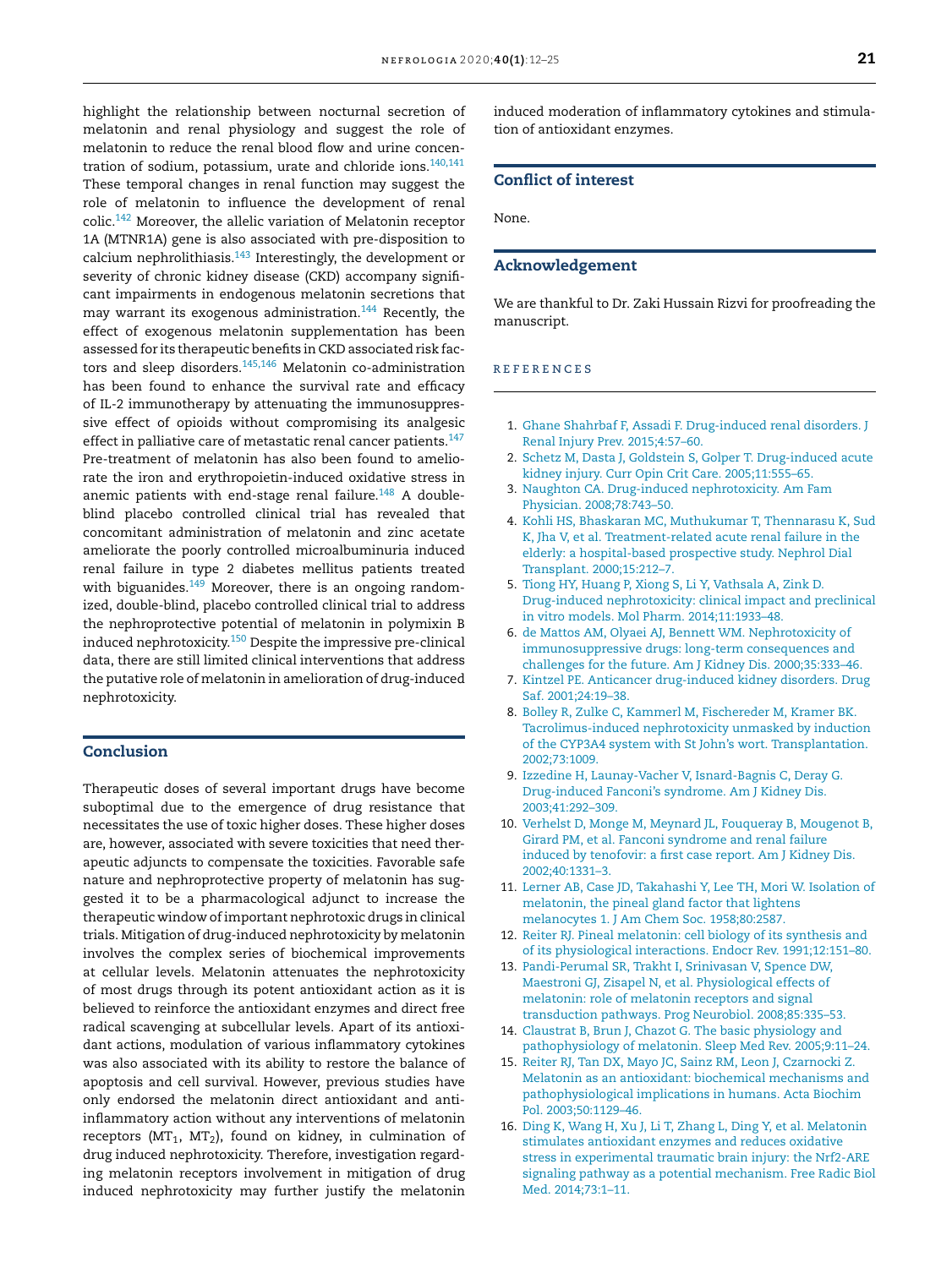- 17. Wu CC, Lu KC, Lin GJ, Hsieh HY, Chu P, Lin SH, et al. Melatonin enhances endogenous heme oxygenase-1 and represses immune responses to ameliorate experimental murine membranous nephropathy. J Pineal Res. 2012;52:460–9.
- 18. Nava M, Romero F, Quiroz Y, Parra G, Bonet L, Rodriguez-Iturbe B. Melatonin attenuates acute renal failure and oxidative stress induced by mercuric chloride in rats. Am J Physiol Renal Physiol. 2000;279:F910–8.
- 19. Adewole S, Salako A, Doherty O, Naicker T. Effect of melatonin on carbon tetrachloride-induced kidney injury in wistar rats. Afr J Biomed Res. 2007;10:153–64.
- 20. Belles M, Linares V, Luisa Albina M, Sirvent J, Sanchez DJ, Domingo JL. Melatonin reduces uranium-induced nephrotoxicity in rats. J Pineal Res. 2007;43:87–95.
- 21. El-Sokkary HG, Allam A, Nafady, Shabash EH. Melatonin ameliorates cadmium-induced oxidative damage and morphological changes in the kidney of rat. Open Neuroendocrinol J. 2009;2:1–9.
- 22. Oncu M, Gultekin F, Karaoz E, Altuntas I, Delibas N. Nephrotoxicity in rats induced by chlorpryfos-ethyl and ameliorating effects of antioxidants. Hum Exp Toxicol. 2002;21:223–30.
- 23. Gocgeldi E, Uysal B, Korkmaz A, Ogur R, Reiter RJ, Kurt B, et al. Establishing the use of melatonin as an adjuvant therapeutic against paraquat-induced lung toxicity in rats. Exp Biol Med (Maywood). 2008;233:1133–41.
- 24. Nopparat C, Porter JE, Ebadi M, Govitrapong P. The mechanism for the neuroprotective effect of melatonin against methamphetamine-induced autophagy. J Pineal Res. 2010;49:382–9.
- 25. Altun A, Ugur-Altun B. Melatonin: therapeutic and clinical utilization. Int J Clin Pract. 2007;61:835–45.
- 26. Kim SY, Moon A. Drug-induced nephrotoxicity and its biomarkers. Biomol Ther. 2012;20:268–72.
- 27. Satriano JA, Shuldiner M, Hora K, Xing Y, Shan Z, Schlondorff D. Oxygen radicals as second messengers for expression of the monocyte chemoattractant protein, JE/MCP-1, and the monocyte colony-stimulating factor, CSF-1, in response to tumor necrosis factor-alpha and immunoglobulin G. Evidence for involvement of reduced nicotinamide adenine dinucleotide phosphate (NADPH)-dependent oxidase. J Clin Invest. 1993;92:1564–71.
- 28. Schreck R, Baeuerle PA. A role for oxygen radicals as second messengers. Trends Cell Biol. 1991;1:39–42.
- 29. Lawrence T. The nuclear factor NF-kappaB pathway in inflammation. Cold Spring Harb Perspect Biol. 2009;1:a001651.
- 30. Reiter RJ, Calvo JR, Karbownik M, Qi W, Tan DX. Melatonin and its relation to the immune system and inflammation. Ann N Y Acad Sci. 2000;917:376–86.
- 31. Quiroz Y, Ferrebuz A, Romero F, Vaziri ND, Rodriguez-Iturbe B. Melatonin ameliorates oxidative stress, inflammation, proteinuria, and progression of renal damage in rats with renal mass reduction. Am J Physiol Renal Physiol. 2008;294:F336–44.
- 32. Bruck R, Aeed H, Avni Y, Shirin H, Matas Z, Shahmurov M, et al. Melatonin inhibits nuclear factor kappa B activation and oxidative stress and protects against thioacetamide induced liver damage in rats. J Hepatol. 2004;40:86–93.
- 33. Pablos MI, Guerrero JM, Ortiz GG, Agapito MT, Reiter RJ. Both melatonin and a putative nuclear melatonin receptor agonist CGP 52608 stimulate glutathione peroxidase and glutathione reductase activities in mouse brain in vivo. Neuroendocrinol Lett. 1998;18:49–58.
- 34. Poeggeler B, Saarela S, Reiter RJ, Tan DX, Chen LD, Manchester LC, et al. Melatonin – a highly potent endogenous radical scavenger and electron donor: new

aspects of the oxidation chemistry of this indole accessed in vitro. Ann N Y Acad Sci. 1994;738:419–20.

- 35. Barlow-Walden LR, Reiter RJ, Abe M, Pablos M, Menendez-Pelaez A, Chen LD, et al. Melatonin stimulates brain glutathione peroxidase activity. Neurochem Int. 1995;26:497–502.
- 36. Pablos MI, Agapito MT, Gutierrez R, Recio JM, Reiter RJ, Barlow-Walden L, et al. Melatonin stimulates the activity of the detoxifying enzyme glutathione peroxidase in several tissues of chicks. J Pineal Res. 1995;19:111–5.
- 37. Swiderska-Kolacz G, Klusek J, Kolataj A. The effect of melatonin on glutathione and glutathione transferase and glutathione peroxidase activities in the mouse liver and kidney in vivo. Neuroendocrinol Lett. 2006;27:365–8.
- 38. Goc Z, Szaroma W, Kapusta E, Dziubek K. Protective effects of melatonin on the activity of SOD, CAT GSH-Px and GSH content in organs of mice after administration of SNP. Chin J Physiol. 2017;60:1–10.
- 39. Pablos MI, Reiter RJ, Ortiz GG, Guerrero JM, Agapito MT, Chuang JI, et al. Rhythms of glutathione peroxidase and glutathione reductase in brain of chick and their inhibition by light. Neurochem Int. 1998;32:69–75.
- 40. Tunez I, del Carmen Munoz M, Feijoo M, Valdelvira ME, Rafael Munoz-Castaneda J, Montilla P. Melatonin effect on renal oxidative stress under constant light exposure. Cell Biochem Funct. 2003;21:35–40.
- 41. Ciftci M, Bilici D, Kufrevioglu OI. Effects of melatonin on enzyme activities of glucose-6-phosphate dehydrogenase from human erythrocytes in vitro and from rat erythrocytes in vivo. Pharmacol Res. 2001;44:7–11.
- 42. Pierrefiche G, Laborit H. Oxygen free radicals, melatonin, and aging. Exp Gerontol. 1995;30:213–27.
- 43. Bettahi I, Guerrero JM, Reiter RJ, Osuna C. Physiological concentrations of melatonin inhibit the norepinephrine-induced activation of prostaglandin E2 and cyclic AMP production in rat hypothalamus: a mechanism involving inhibiton of nitric oxide synthase. J Pineal Res. 1998;25:34–40.
- 44. Hardeland R, Reiter RJ, Poeggeler B, Tan DX. The significance of the metabolism of the neurohormone melatonin: antioxidative protection and formation of bioactive substances. Neurosci Biobehav Rev. 1993;17:347–57.
- 45. Turjanski AG, Rosenstein RE, Estrin DA. Reactions of melatonin and related indoles with free radicals: a computational study. J Med Chem. 1998;41:3684–9.
- 46. Reiter RJ, Tan DX, Manchester LC, Qi W. Biochemical reactivity of melatonin with reactive oxygen and nitrogen species: a review of the evidence. Cell Biochem Biophys. 2001;34:237–56.
- 47. Meki AR, Hussein AA. Melatonin reduces oxidative stress induced by ochratoxin A in rat liver and kidney. Comp Biochem Physiol C: Toxicol Pharmacol. 2001;130:305–13.
- 48. Parlakpinar H, Acet A, Gul M, Altinoz E, Esrefoglu M, Colak C. Protective effects of melatonin on renal failure in pinealectomized rats. Int J Urol. 2007;14:743–8.
- 49. Borg DC. Oxygen free radicals and tissue injury. In: Oxygen free radicals in tissue damage; 1993. p. 12–53.
- 50. Tan DX, Manchester LC, Reiter RJ, Plummer BF, Hardies LJ, Weintraub ST, et al. A novel melatonin metabolite, cyclic 3-hydroxymelatonin: a biomarker of in vivo hydroxyl radical generation. Biochem Biophys Res Commun. 1998;253:614–20.
- 51. Tan DX, Manchester LC, Reiter RJ, Plummer BF, Limson J, Weintraub ST, et al. Melatonin directly scavenges hydrogen peroxide: a potentially new metabolic pathway of melatonin biotransformation. Free Radic Biol Med. 2000;29:1177–85.
- 52. Ressmeyer AR, Mayo JC, Zelosko V, Sainz RM, Tan DX, Poeggeler B, et al. Antioxidant properties of the melatonin metabolite N1-acetyl-5-methoxykynuramine (AMK):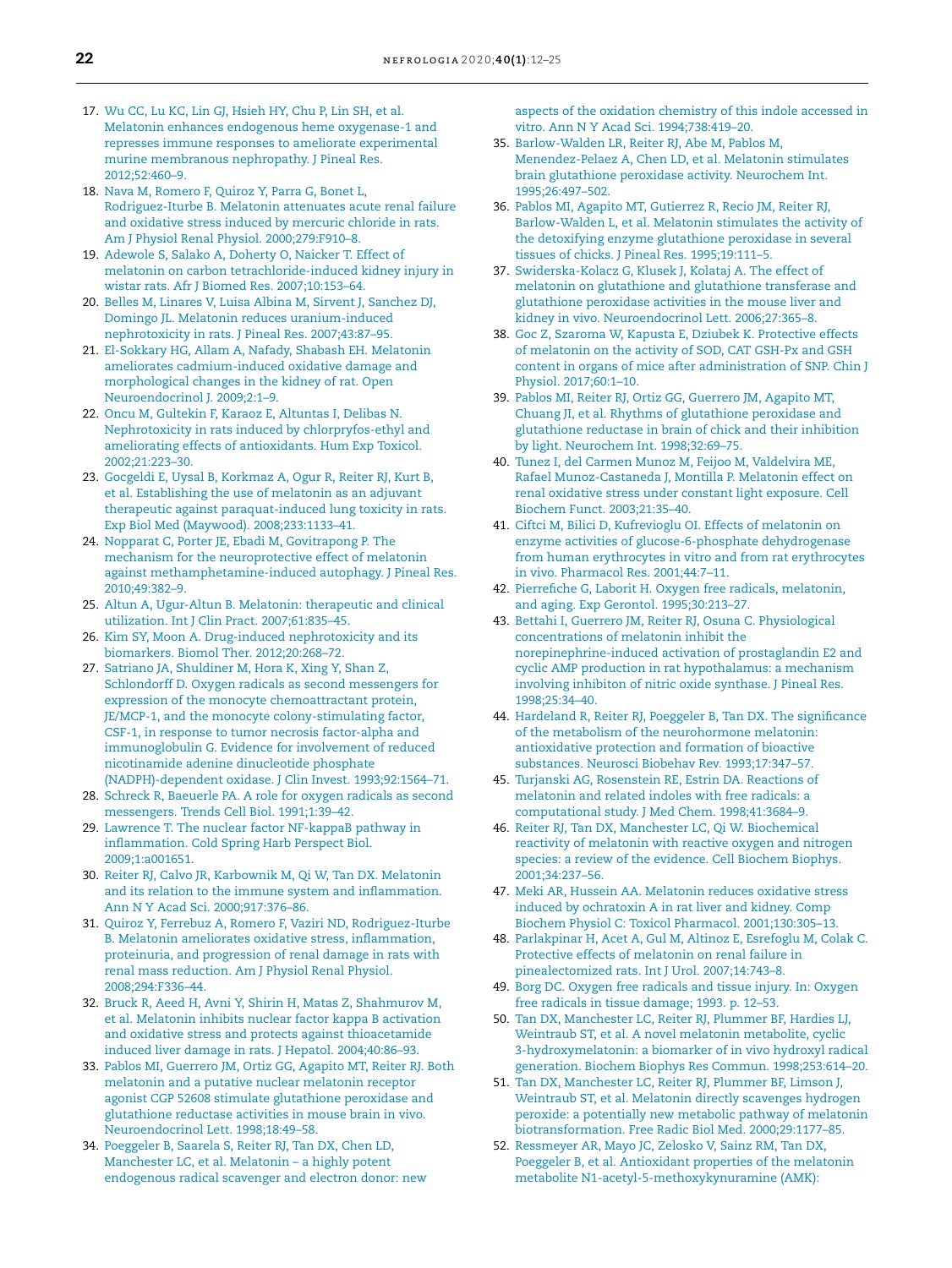scavenging of free radicals and prevention of protein destruction. Redox Rep. 2003;8:205–13.

- 53. Hardeland R, Pandi-Perumal SR. Melatonin, a potent agent in antioxidative defense: actions as a natural food constituent, gastrointestinal factor, drug and prodrug. Nutr Metab. 2005;2:22.
- 54. Eirin A, Lerman A, Lerman LO. The emerging role of mitochondrial targeting in kidney disease. Handb Exp Pharmacol. 2017;240:229–50.
- 55. Reiter RJ. Melatonin: lowering the high price of free radicals. News Physiol Sci. 2000;15:246–50.
- 56. Reiter J, Tan R, Rosales-Corral DXS, Manchester CL. The universal nature unequal distribution and antioxidant functions of melatonin and its derivatives. Mini-Rev Med Chem. 2013;13:373–84.
- 57. Menendez-Pelaez A, Reiter RJ. Distribution of melatonin in mammalian tissues: the relative importance of nuclear versus cytosolic localization. J Pineal Res. 1993;15:59–69.
- 58. Venegas C, García JA, Escames G, Ortiz F, López A, Doerrier C, et al. Extrapineal melatonin: analysis of its subcellular distribution and daily fluctuations brain and liver extrapineal melatonin distribution. J Pineal Res. 2012;52:217–27.
- 59. Reiter RJ, Mayo JC, Tan D-X, Sainz RM, Alatorre-Jimenez M, Qin L. Melatonin as an antioxidant: under promises but over delivers. J Pineal Res. 2016;61:253–78.
- 60. Zhang H-M, Zhang Y, Zhang B-X. The role of mitochondrial complex III in melatonin-induced ROS production in cultured mesangial cells. J Pineal Res. 2011;50:78–82.
- 61. Zhang H, Zhang H-M, Wu L-P, Tan D-X, Kamat A, Li Y-Q, et al. Impaired mitochondrial complex III and melatonin responsive reactive oxygen species generation in kidney mitochondria of db/db mice. J Pineal Res. 2011;51:338–44.
- 62. Hardeland R. Antioxidative protection by melatonin: multiplicity of mechanisms from radical detoxification to radical avoidance. Endocrine. 2005;27:119–30.
- 63. Acuña-Castroviejo D, Martín M, Macías M, Escames G, León J, Khaldy H, et al. Melatonin, mitochondria, and cellular bioenergetics. J Pineal Res. 2001;30:65–74.
- 64. García JJ, López-Pingarrón L, Almeida-Souza P, Tres A, Escudero P, García-Gil FA, et al. Protective effects of melatonin in reducing oxidative stress and in preserving the fluidity of biological membranes: a review. J Pineal Res. 2014;56:225–37.
- 65. Karbownik M, Tan D, Manchester LC, Reiter RJ. Renal toxicity of the carcinogen delta-aminolevulinic acid: antioxidant effects of melatonin. Cancer Lett. 2000;161:1–7.
- 66. Garcia JJ, Reiter RJ, Guerrero JM, Escames G, Yu BP, Oh CS, et al. Melatonin prevents changes in microsomal membrane fluidity during induced lipid peroxidation. FEBS Lett. 1997;408:297–300.
- 67. Jou MJ, Peng TI, Hsu LF, Jou SB, Reiter RJ, Yang CM, et al. Visualization of melatonin's multiple mitochondrial levels of protection against mitochondrial Ca(2+)-mediated permeability transition and beyond in rat brain astrocytes. J Pineal Res. 2010;48:20–38.
- 68. Stacchiotti A, Favero G, Giugno L, Lavazza A, Reiter RJ, Rodella LF, et al. Mitochondrial and metabolic dysfunction in renal convoluted tubules of obese mice: protective role of melatonin. PLoS ONE. 2014;9:e111141.
- 69. Sastry J, Kellie SJ. Severe neurotoxicity, ototoxicity and nephrotoxicity following high-dose cisplatin and amifostine. Pediatr Hematol Oncol. 2005;22:441–5.
- 70. Hanigan MH, Devarajan P. Cisplatin nephrotoxicity: molecular mechanisms. Cancer Ther. 2003;1:47–61.
- 71. Yao X, Panichpisal K, Kurtzman N, Nugent K. Cisplatin nephrotoxicity: a review. Am J Med Sci. 2007;334:115–24.
- 72. Peres LA, da Cunha AD Jr. Acute nephrotoxicity of cisplatin: molecular mechanisms. J Bras Nefrol. 2013;35:332–40.
- 73. Sener G, Satiroglu H, Kabasakal L, Arbak S, Oner S, Ercan F, et al. The protective effect of melatonin on cisplatin nephrotoxicity. Fundam Clin Pharmacol. 2000;14:553–60.
- 74. Parlakpinar H, Sahna E, Ozer MK, Ozugurlu F, Vardi N, Acet A. Physiological and pharmacological concentrations of melatonin protect against cisplatin-induced acute renal injury. J Pineal Res. 2002;33:161–6.
- 75. Hara M, Yoshida M, Nishijima H, Yokosuka M, Iigo M, Ohtani-Kaneko R, et al. Melatonin, a pineal secretory product with antioxidant properties, protects against cisplatin-induced nephrotoxicity in rats. J Pineal Res. 2001;30:129–38.
- 76. Yoshida M, Fukuda A, Hara M, Terada A, Kitanaka Y, Owada S. Melatonin prevents the increase in hydroxyl radical-spin trap adduct formation caused by the addition of cisplatin in vitro. Life Sci. 2003;72:1773–80.
- 77. Kilic U, Kilic E, Tuzcu Z, Tuzcu M, Ozercan IH, Yilmaz O, et al. Melatonin suppresses cisplatin-induced nephrotoxicity via activation of Nrf-2/HO-1 pathway. Nutr Metab. 2013;10:7.
- 78. Skinner R, Pearson AD, Price L, Coulthard MG, Craft AW. Nephrotoxicity after ifosfamide. Arch Dis Child. 1990;65:732–8.
- 79. Overmoyer BA. Ifosfamide in the treatment of breast cancer. Semin Oncol. 1996;23:38–41.
- 80. Eberhardt W, Niederle N. Ifosfamide in non-small cell lung cancer: a review. Semin Oncol. 1992;19:40–8.
- 81. Tascilar M, Loos WJ, Seynaeve C, Verweij J, Sleijfer S. The pharmacologic basis of ifosfamide use in adult patients with advanced soft tissue sarcomas. Oncologist. 2007;12:1351–60.
- 82. Borner K, Kisro J, Bruggemann SK, Hagenah W, Peters SO, Wagner T. Metabolism of ifosfamide to chloroacetaldehyde contributes to antitumor activity in vivo. Drug Metab Dispos. 2000;28:573–6.
- 83. Springate JE. Ifosfamide metabolite chloroacetaldehyde causes renal dysfunction in vivo. J Appl Toxicol. 1997;17:75–9.
- 84. Ciarimboli G, Holle SK, Vollenbrocker B, Hagos Y, Reuter S, Burckhardt G, et al. New clues for nephrotoxicity induced by ifosfamide: preferential renal uptake via the human organic cation transporter 2. Mol Pharm. 2011;8:270–9.
- 85. Zamlauski-Tucker MJ, Morris ME, Springate JE. Ifosfamide metabolite chloroacetaldehyde causes Fanconi syndrome in the perfused rat kidney. Toxicol Appl Pharmacol. 1994;129:170–5.
- 86. Sener G, Sehirli O, Yegen BC, Cetinel S, Gedik N, Sakarcan A. Melatonin attenuates ifosfamide-induced Fanconi syndrome in rats. J Pineal Res. 2004;37:17–25.
- 87. Bardi E, Bobok IA, Kappelmayer VO, Kiss JC. Anthracycline antibiotics induce acute renal tubular toxicity in children with cancer. Pathol Oncol Res. 2007;13:249–53.
- 88. Jung K, Reszka R. Mitochondria as subcellular targets for clinically useful anthracyclines. Adv Drug Deliv Rev. 2001;49:87–105.
- 89. Keizer HG, Pinedo HM, Schuurhuis GJ, Joenje H. Doxorubicin (adriamycin): a critical review of free radical-dependent mechanisms of cytotoxicity. Pharmacol Ther. 1990;47:219–31.
- 90. Mimnaugh EG, Trush MA, Gram TE. A possible role for membrane lipid peroxidation in anthracycline nephrotoxicity. Biochem Pharmacol. 1986;35:4327–35.
- 91. Montilla P, Tunez I, Munoz MC, Lopez A, Soria JV. Hyperlipidemic nephropathy induced by adriamycin: effect of melatonin administration. Nephron. 1997;76:345–50.
- 92. Dziegiel P, Suder E, Surowiak P, Jethon Z, Rabczynski J, Januszewska L, et al. Role of exogenous melatonin in reducing the nephrotoxic effect of daunorubicin and doxorubicin in the rat. J Pineal Res. 2002;33:95–100.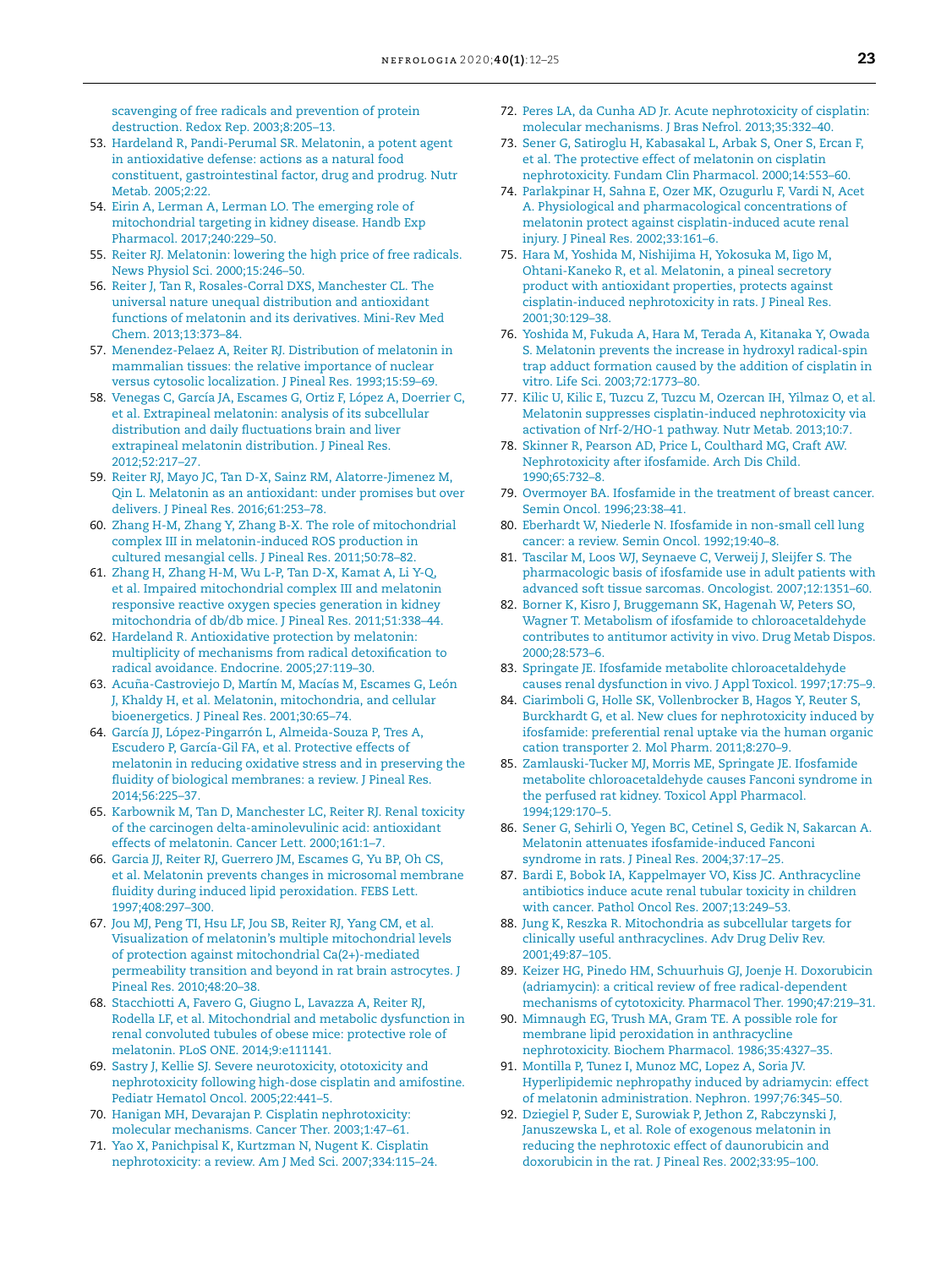- 93. Hrenak J, Arendasova K, Rajkovicova R, Aziriova S, Repova K, Krajcirovicova K, et al. Protective effect of captopril, olmesartan, melatonin and compound 21 on doxorubicin-induced nephrotoxicity in rats. Physiol Res. 2013;62 Suppl. 1:S181–9.
- 94. Widemann BC, Adamson PC. Understanding and managing methotrexate nephrotoxicity. Oncologist. 2006;11:694–703.
- 95. Oktem F, Yilmaz HR, Ozguner F, Olgar S, Ayata A, Uzare E, et al. Methotrexate-induced renal oxidative stress in rats: the role of a novel antioxidant caffeic acid phenethyl ester. Toxicol Ind Health. 2006;22:241–7.
- 96. Jahovic N, Cevik H, Sehirli AO, Yegen BC, Sener G. Melatonin prevents methotrexate-induced hepatorenal oxidative injury in rats. J Pineal Res. 2003;34:282–7.
- 97. Abraham P, Kolli VK, Rabi S. Melatonin attenuates methotrexate-induced oxidative stress and renal damage in rats. Cell Biochem Funct. 2010;28:426–33.
- 98. Giuliani I, Boivieux-Ulrich E, Houcine O, Guennou C, Marano F. Toxic effects of mechlorethamine on mammalian respiratory mucociliary epithelium in primary culture. Cell Biol Toxicol. 1994;10:231–46.
- 99. Khan S, Ramwani JJ, O'Brien PJ. Hepatocyte toxicity of mechlorethamine and other alkylating anticancer drugs Role of lipid peroxidation. Biochem Pharmacol. 1992;43:1963–7.
- 100. Kunak ZI, Macit E, Yaren H, Yaman H, Cakir E, Aydin I, et al. Protective effects of melatonin and S-methylisothiourea on mechlorethamine induced nephrotoxicity. J Surg Res. 2012;175:e17–23.
- 101. Pogue JM, Potoski BA, Kaye KS. Aminoglycoside use in intensive care units and aminoglycoside nephrotoxicity Comment letter 1. Antimicrob Agents Chemother. 2010;54:2750 [author reply 2751].
- 102. Luft FC, Bloch R, Sloan RS, Yum MN, Costello R, Maxwell DR. Comparative nephrotoxicity of aminoglycoside antibiotics in rats. J Infect Dis. 1978;138:541–5.
- 103. Lopez-Novoa JM, Quiros Y, Vicente L, Morales AI, Lopez-Hernandez FJ. New insights into the mechanism of aminoglycoside nephrotoxicity: an integrative point of view. Kidney Int. 2011;79:33–45.
- 104. Shifow AA, Kumar KV, Naidu MU, Ratnakar KS. Melatonin, a pineal hormone with antioxidant property, protects against gentamicin-induced nephrotoxicity in rats. Nephron. 2000;85:167–74.
- 105. Ozbek E, Turkoz Y, Sahna E, Ozugurlu F, Mizrak B, Ozbek M. Melatonin administration prevents the nephrotoxicity induced by gentamicin. BJU Int. 2000;85:742–6.
- 106. Sener G, Sehirli AO, Altunbas HZ, Ersoy Y, Paskaloglu K, Arbak S, et al. Melatonin protects against gentamicin-induced nephrotoxicity in rats. J Pineal Res. 2002;32:231–6.
- 107. Sweileh WM. A prospective comparative study of gentamicin- and amikacin-induced nephrotoxicity in patients with normal baseline renal function. Fundam Clin Pharmacol. 2009;23:515–20.
- 108. Parlakpinar H, Ozer MK, Sahna E, Vardi N, Cigremis Y, Acet A. Amikacin-induced acute renal injury in rats: protective role of melatonin. J Pineal Res. 2003;35:85–90.
- 109. Bergen PJ, Li J, Nation RL, Turnidge JD, Coulthard K, Milne RW. Comparison of once-, twice- and thrice-daily dosing of colistin on antibacterial effect and emergence of resistance: studies with Pseudomonas aeruginosa in an in vitro pharmacodynamic model. J Antimicrob Chemother. 2008;61:636–42.
- 110. Garonzik SM, Li J, Thamlikitkul V, Paterson DL, Shoham S, Jacob J, et al. Population pharmacokinetics of colistin methanesulfonate and formed colistin in critically ill patients from a multicenter study provide dosing

suggestions for various categories of patients. Antimicrob Agents Chemother. 2011;55:3284–94.

- 111. Ordooei Javan A, Shokouhi S, Sahraei Z. A review on colistin nephrotoxicity. Eur J Clin Pharmacol. 2015;71:801–10.
- 112. Yousef JM, Chen G, Hill PA, Nation RL, Li J. Melatonin attenuates colistin-induced nephrotoxicity in rats. Antimicrob Agents Chemother. 2011;55:4044–9.
- 113. Rybak M, Lomaestro B, Rotschafer JC, Moellering R Jr, Craig W, Billeter M, et al. Therapeutic monitoring of vancomycin in adult patients: a consensus review of the American Society of Health-System Pharmacists, the Infectious Diseases Society of America, and the Society of Infectious Diseases Pharmacists. Am J Health Syst Pharm. 2009;66:82–98.
- 114. Elyasi S, Khalili H, Dashti-Khavidaki S, Mohammadpour A. Vancomycin-induced nephrotoxicity: mechanism, incidence, risk factors and special populations. A literature review. Eur J Clin Pharmacol. 2012;68:1243–55.
- 115. Bamgbola O. Review of vancomycin-induced renal toxicity: an update. Ther Adv Endocrinol Metab. 2016;7:136–47.
- 116. Celik I, Cihangiroglu M, Ilhan N, Akpolat N, Akbulut HH. Protective effects of different antioxidants and amrinone on vancomycin-induced nephrotoxicity. Basic Clin Pharmacol Toxicol. 2005;97:325–32.
- 117. Kammoun K, Jarraya F, Makni S, Ben Mahmoud L, Kharrat M, Ben Hmida M, et al. Ciprofloxacin-induced crystal nephropathy. Iran J Kidney Dis. 2014;8:240–2.
- 118. Bailey JR, Trott SA, Philbrick JT. Ciprofloxacin-induced acute interstitial nephritis. Am J Nephrol. 1992;12:271–3.
- 119. Raja N, Miller WE, McMillan R, Mason JR. Ciprofloxacin-associated acute renal failure in patients undergoing high-dose chemotherapy and autologous stem cell rescue. Bone Marrow Transplant. 1998;21:1283–4.
- 120. Hatton J, Haagensen D. Renal dysfunction associated with ciprofloxacin. Pharmacotherapy. 1990;10:337–40.
- 121. Shaki F, Ashari S, Ahangar N. Melatonin can attenuate ciprofloxacin induced nephrotoxicity: Involvement of nitric oxide and TNF-alpha. Biomed Pharmacother. 2016;84:1172–8.
- 122. Jafari A, Khalili H, Dashti-Khavidaki S. Tenofovir-induced nephrotoxicity: incidence, mechanism, risk factors, prognosis and proposed agents for prevention. Eur J Clin Pharmacol. 2014;70:1029–40.
- 123. Perazella MA. Tenofovir-induced kidney disease: an acquired renal tubular mitochondriopathy. Kidney Int. 2010;78: 1060–3.
- 124. Ramamoorthy H, Abraham P, Isaac B. Preclinical efficacy of melatonin in the amelioration of tenofovir nephrotoxicity by the attenuation of oxidative stress, nitrosative stress, and inflammation in rats. J Basic Clin Physiol Pharmacol. 2014:1–13.
- 125. Colombo D, Ammirati E. Cyclosporine in transplantation a history of converging timelines. J Biol Regul Homeost Agents. 2011;25:493–504.
- 126. Bennett WM, DeMattos A, Meyer MM, Andoh T, Barry JM. Chronic cyclosporine nephropathy: the Achilles' heel of immunosuppressive therapy. Kidney Int. 1996;50:1089–100.
- 127. Burke JF Jr, Pirsch JD, Ramos EL, Salomon DR, Stablein DM, Van Buren DH, et al. Long-term efficacy and safety of cyclosporine in renal-transplant recipients. N Engl J Med. 1994;331:358–63.
- 128. Burdmann EA, Andoh TF, Yu L, Bennett WM. Cyclosporine nephrotoxicity. Semin Nephrol. 2003;23:465–76.
- 129. Kumar KV, Naidu MU, Shifow AA, Prayag A, Ratnakar KS. Melatonin: an antioxidant protects against cyclosporine-induced nephrotoxicity. Transplantation. 1999;67:1065–8.
- 130. Mun KC, Suh SI. Effect of melatonin on renal function in cyclosporine nephrotoxicity. Transplant Proc. 2000;32:1919–20.